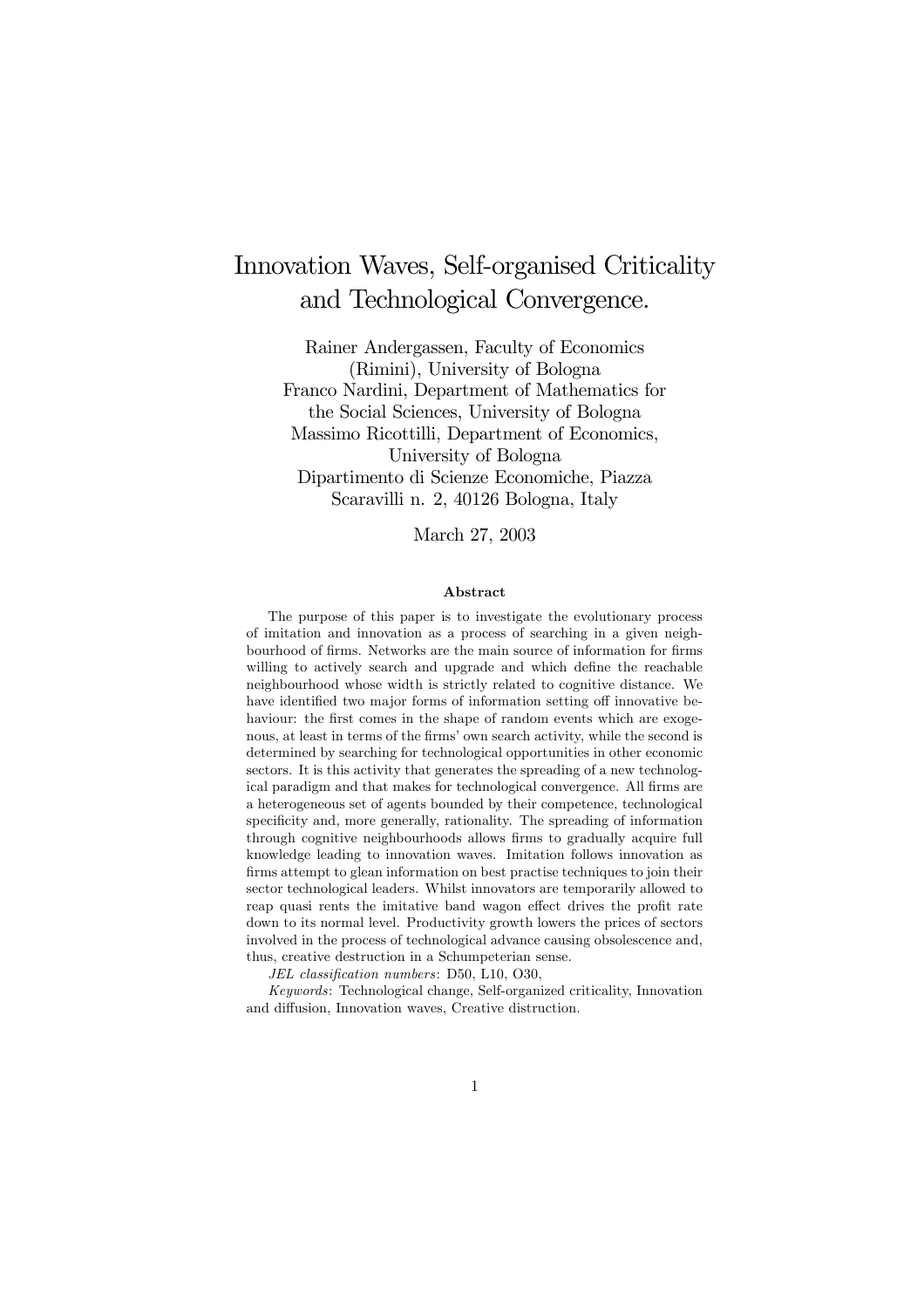# 1 Introduction

That technical change is a powerful engine of growth is now widely recognized by economic theory, especially the strain which draws inspiration form the Schumpeterian tradition. The dynamic process that technical change sets in motion can appropriately be understood in terms of a virtuous circle weaving actions and feed-backs into a pattern of self supporting and reinforcing events. Technological upgrading supported by either innovation or imitation normally opens up new profit opportunities; other things remaining equal, the expected profit rate to be earned by undertaking technologically improved activities rises bringing about investment demand for new means of production, machinery, plant, tools, instruments and productive services which are meant either to embody new techniques or realize new products. Higher investment then translates into aggregate demand growth enhancing internal resources to conduct innovative search and supporting endogenous learning processes linked to increased activity. This is a self reinforcing process the limit to which is set by the strength of the search process leading to either innovation or imitation and by the waning of the higher profit rates, initially warranted by upgrading, due to bandwagon effects.

Technological change implies 'creative destruction'. The latter can simply be viewed as a process through which innovations are embodied into new capital goods and principles of production which render existing plant obsolete and thus drive the economy towards a wave of scrapping and replacement. This approach can be dealt with in quite different ways. One is the reductionist approach which views 'creative destruction' as merely an equilibrium problem between the contrasting forces of gains to be reaped from profits streaming from innovative activity and the losses incurred from other people's innovative success (Aghion and Howit, 1998). Innovation, according to this view, results from investing some appropriate resource, usually quantities of labour or human capital into specific production processes in competition with employment of the same in manufacturing final goods, as in well known models of the so called new growth theories (e.g. Romer 1990, Lucas 1986). Equilibrium is reached when a steady state is achieved for solutions allocating labour (or available time) between these two branches of activity. The basic message put across by these models is that, in order to depict the impact of technological change, it is expedient to partition the economy in two sectors between which optimally allocate a scarce resource endowment. Innovations then depend on the number of workers employed to produce them given either an exogenous capability and or random innovative or imitative events occurring according to a Poisson arrival rate.

Two issues deserve closer attention. How and why innovation and, indeed, imitation occur is indeed a crucial problem. But while there is a clearly exogenous component in all imitative and innovative processes which is understandably random, technical change is also actively sought by firms and organization, a fact that makes the process of change partly endogenous and a consequence of economic activity itself. The other issue concerns equilibrium. The effort aimed at bringing about change is continuous and no element of the system, least of all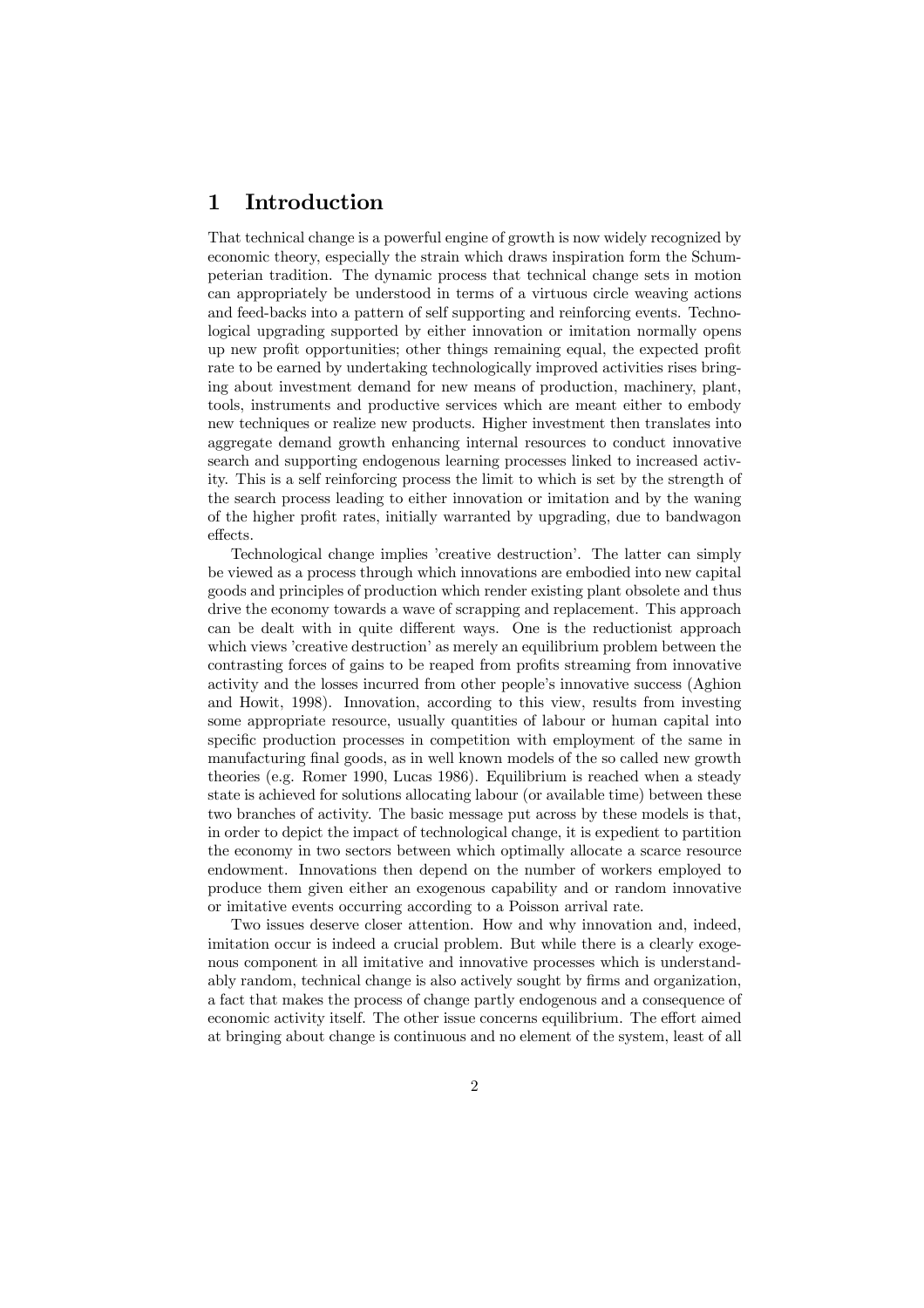innovation resources, can be taken as given when the process is largely endogenous and dependent on feedback's. The problem thus lies in giving a satisfactory account of the determinants of firms' imitative and innovative behaviour. Recent economic literature has persuasively argued that efforts directed at seeking ways to upgrade technologically the productive apparatus is a bounded search in a space of opportunities that become visible as the process unfolds. This search is necessarily local and subject to evolution as skills and competence are acquired and learning from experience takes place. Literature belonging to the evolutionary approach (Nelson and Winter, 1982; Dosi, 1988) has persuasively argued that searching is a process of discovery within a bounded neighbourhood. The latter can be defined as the set of technological possibilities determined by a given paradigm which not only binds related techniques but also determines the as yet unknown but reachable new ones given the initial situation, i.e. the extant technique being used or the set of known ones. Formal ways to deal with this process of searching, which is locally random but dynamically situated along a trajectory, have recently been devised (Auerwald et. al, 2000). In this context, techniques are usefully thought of as a recipe of ingredients the modification of which and the new knowledge which is then acquired yield a gradual technological upgrading, measured by higher productivity or lower costs. As mentioned above, this process of searching can in practise be conducted by imitation of techniques in use in the sector of production in which a firm happens to be in activity or through more, full-fledged innovation. The change of a recipe ingredient normally results in an incremental improvement, as in learning by doing processes. Sticking to this culinary parable, an innovation generally entails a radical change in the entire recipe since it often implies a new combination of completely new ingredients. These new combinations may be quite new to the economy: a truly unprecedented innovation which gives rise to a wave of adoptions within the innovative sector and to a path dependent development of new skills and competencies which creates a technological gap with other sectors. Yet, a new paradigm is introduced (Dosi 1988), opening up a new field of opportunities to other sectors conducting their search for technical upgrading. Thus, the latter stand the chance of innovating their own production recipes spreading the paradigm still further and causing technical convergence (Fai and von Tunzelmann, 2001). When imitating, firms observe frontier techniques implemented by other firms producing the same product, or very similar ones, but when innovating, a more complex process takes place. In either case, a dynamic process ensues, of catching up if it is imitation that is occurring, or of steady pushing forward the known frontier if it is innovation that comes to pass. Statistical dynamic patterns can then be fashioned as studied by Iwai (1994, 2000), Franke (2001).

Two as yet non-stated features of the foregoing reasoning must be stressed. The first is that searching is a process cast into agents' bounded rationality. The latter can neither fully scan the entire domain of technological opportunities in theory available in the whole economic system nor can they immediately or instantaneously translate actual observation of better or applicable techniques into adoptable plans to upgrade and invest. What is required is both time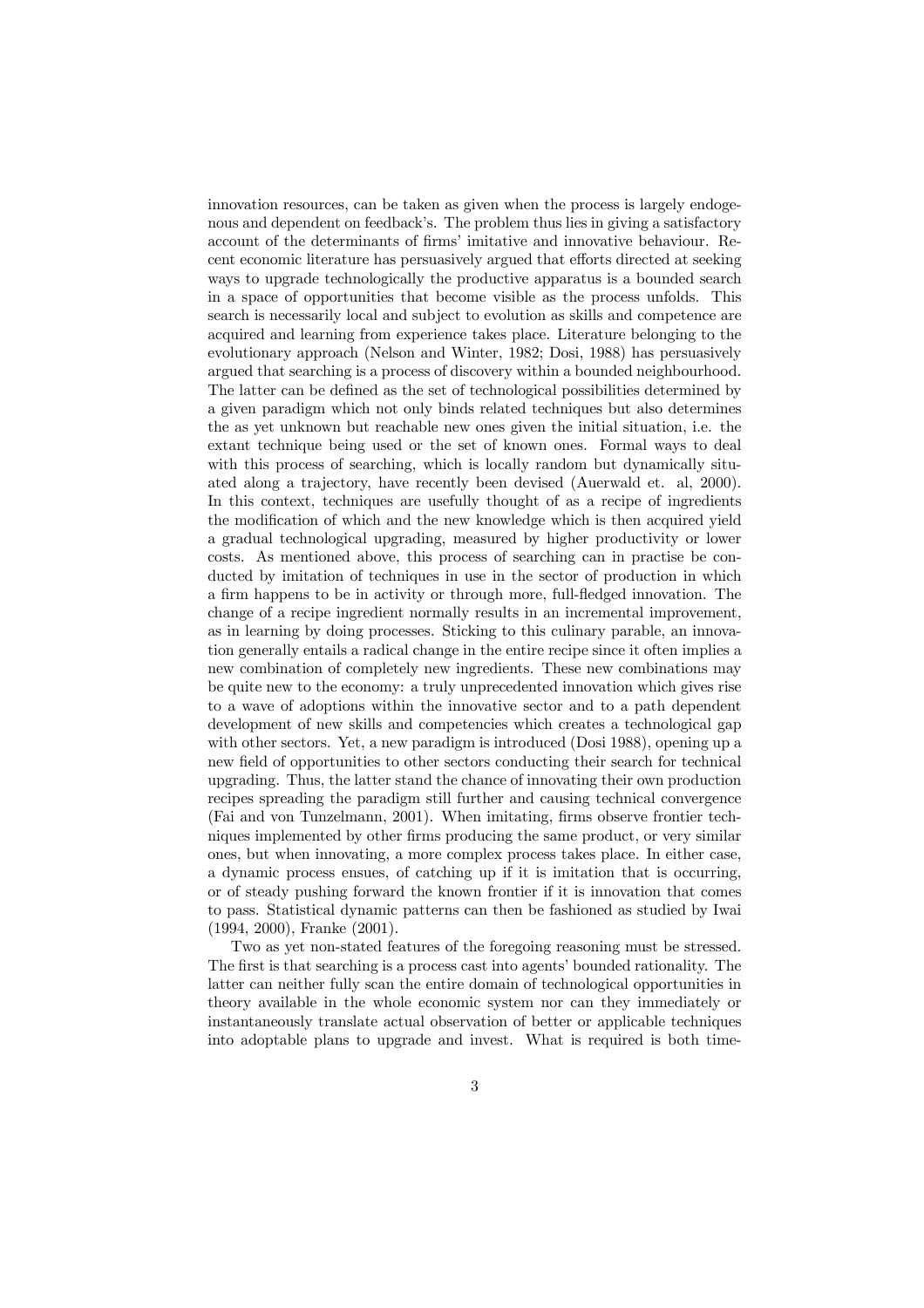consuming and therefore costly informed sorting out of objects worth studying, such as firms which are apparently operating a more productive technique or techniques whose features are at least potentially transferable, and the painstaking collection of information on all the elements making up the actual technical recipe. It is only through appropriate identification and information that useful learning can be accomplished and then action taken. Identifying informative sources and collecting information are uncertain activities which depend on acquired capabilities, established technological prowess, consolidated knowledge. Investment and growth depends, therefore, in a crucial way on how technological knowledge as it is embodied in actual techniques spreads through the system. The dynamics of these processes of diffusion have been analysed in a compelling way by models of self organizing criticality (Bak, Tang and Wiesenfeld,1988).

The purpose of this paper is to investigate the evolutionary process of imitation and innovation as a process of searching in given neighbourhood of firms. In the case of innovation, the relevant neighbourhood is defined by firms' cognitive capabilities, by their ability to learn and elaborate information stemming from sectors of activity other than their own. In the case of imitation, the relevant neighbourhood is made up by firms on the technological frontier which stand to be imitated within the relevant vertically integrated sector : they are the final good producers as well as the suppliers of the elements of the technical recipe, producers of capital goods, providers of services which enter as inputs. It is this network which is the main source of information for firms willing to upgrade by imitation. In any given economic sector, technologically leading firms stand as a standard to be imitated but complete information on the technique in question can effectively be gleaned depending on the richness of the required informational content: a process which demands time and an organizational routine to accomplish full knowledge. Innovation is a different matter. We have identified two major forms: the first comes in the shape of random events which are quite exogenous, at least in terms of firms' own search activity, while the second is determined by searching for innovative opportunities in other economic sectors. It is this activity that generates the spreading of a new technological paradigm and that makes for technological convergence. The paper mainly investigates this second form of innovative activity. Firms search within a neighbourhood of other firms placed within a negotiable technological distance and at the same time, by searching, stand the chance of idiosyncratic shocks. In this sense, all firms are a heterogeneous set of agents bounded by their competence, technological specificity and, more generally, rationality.

Technological progress is implemented through investment in new techniques. The paper generates investment by resorting to a simple function which dictates that all profits are ploughed back in the production process. But investment always occurs in the form of improved methods of production, be it through imitation or through innovation. In order to determine profits and their rate and thus investment, it is necessary to resort to a price system which values outputs and inputs, distributes the net product between wages and profits and is able to describe the dynamics of productivity growth as a consequence of technical advancement. The method devised to catch all these important fea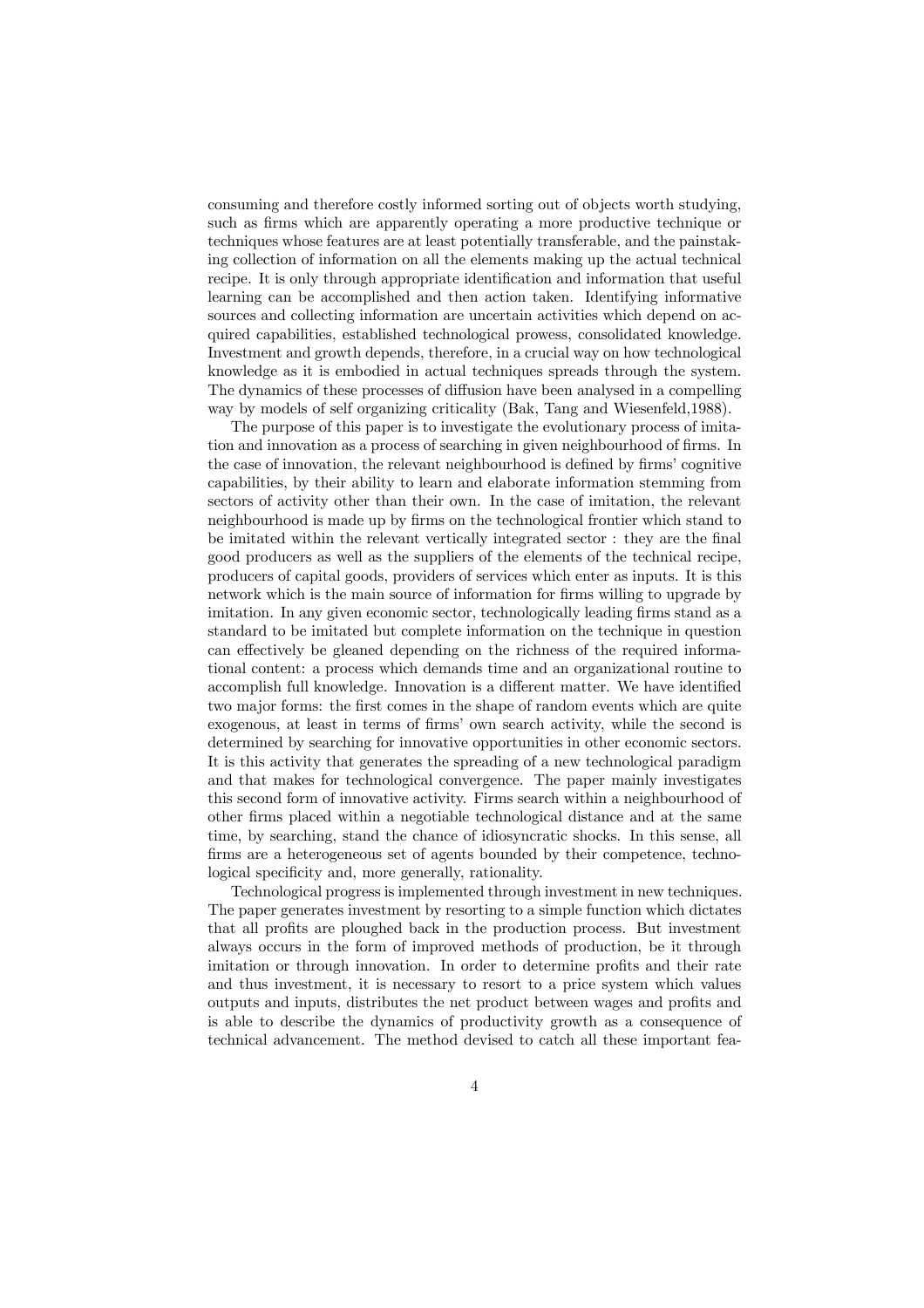tures of the growing and, more, of the changing economy is that worked out in the simplified but robust model due to Pasinetti (1981). What matters in this context is exclusively direct labour and capital as measured by indirect labour, an approach which neatly highlights distribution and allows to map out the contours of increasing productivity.

The second section of this paper sets the main characteristics of the firms' search process, the third deals with innovation, imitation and technological paradigms and the fourth investigates the properties of the price system and profit rate evolution. Section five, finally, illustrates creative destruction and asymptotic behaviour and section six draws the conclusions.

### 2 The search process

The economy we model is a population of firms  $F$  distributed over  $J$  vertically integrated sectors producing as many different final goods. There is a fixed number  $F_j$  of firms in each sector j,  $\sum_{j=1}^J F_j = F$ . At each time t firms are distributed as a result of past activity across an ordered list of techniques numbered from the less productive to the frontier one  $1, 2, \ldots N_t^j - 1, N_t^j$ . It is implied that technological knowledge is not a pure and freely available public good. Thus  $\sum_{n=1}^{N_t^j} f_t^j(n) = 1$ , where  $f_t^j(n)$  is the share of firms in sector j using technique n. Techniques are ranked in terms of their appearance date: if we denote by  $T^{j}(n)$  the date (n-th innovation time) when the n-th technique had been introduced in sector  $j$ , then

$$
0=T^j(1)
$$

where  $N_t^j$  is the number of techniques adopted according to a time sequence in sector  $j$  up to date  $t$ . More recent techniques are more productive; hence technique  $N_t^j$  is also the *best practice in sector j at time t*. Firms lead an active and costly search to improve their extant techniques by either innovating it or imitating the best practice of their sector. Since innovation is a complex process, in a sense far more than imitation, only few leaders can afford it, whereas all other firms try to imitate them. We assume that in each sector  $j$  there is a leader pursuing innovation, and  $F_j - 1$  followers trying to imitate it.

When a sector is involved in an innovation wave, productivity gains occur at a rate which is specific of the sector and depends on the amount of information gathered. Let  $\lambda_i$  stand for such a rate.

Following the approach outlined in the introductory section, leading firms are also bounded by the knowledge base cumulated through past searching, by the skills they possess, more in general by the organizational and technological capabilities they have developed in time. The search activity they carry out is primarily directed at gathering information on, and learning about, new techniques: it is a search for information which extends as far as the mentioned capabilities allow and it is, therefore, local. A fundamental source of information which firms constantly explore is the set of firms which make up a reachable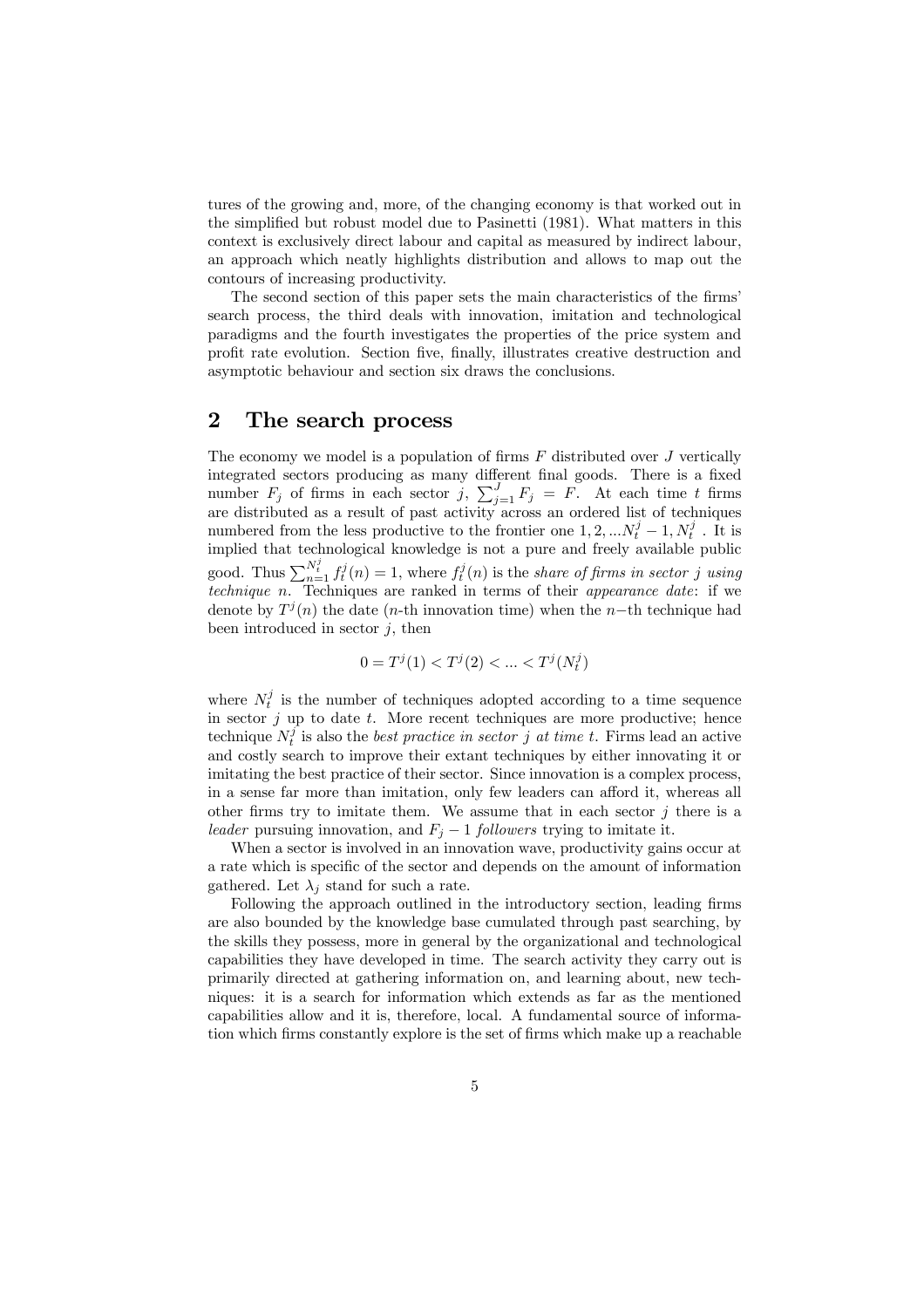neighbourhood, those which are likely to pass on information on new and more productive techniques.

#### 2.1 Searching to innovate

The main focus of this paper lies in the innovations which leading firms endogenously achieve by exploring methods and technological principles already implemented elsewhere in the economy although it is recognized that through research and development efforts entirely new techniques may, rather randomly, be contrived. Information is in any case crucial and must be obtained through firms that possess it and which are placed within a network of viable linkages defining cognitively reachable neighbourhood. Neighbourhood relevant for innovation are determined, therefore, by possessed broad cognitive capabilities. In this case, useful information is passed on by firms ranking at the top of their own sectors' techniques on the somewhat simplifying assumption that only innovators can supply information on a frontier technique and that it is them that must therefore be observed in order to learn and innovate. Since the capability of understanding and processing information coming from a different sector and a different technological context depends on the common knowledge basis, the transmission of such information depends on the strength of this shared knowledge which measures the potential intensity of their interaction and the probability of actually passing on relevant information. Let this measure be defined, in general, by  $\epsilon^{i,j} \in [0,1]$  for any two leaders belonging to different sectors  $i$  and  $j$ .

Given these assumptions, it must be stressed that the process of searching is both costly and time consuming. Since firms are capability and rationality bounded, they cannot absorb the information required for technological upgrading in one shot but they must gradually scan their relevant neighbourhood, as defined above, normally according to a search routine. Technological leaders in the various sectors, however, do not always yield the same amount of information: indeed, there are technologically complex innovations whose techniques can be appraised only through a long sequence of informational units, let them be called bits, whilst less complex ones need only short bit sequences to be understood.

The measures of cognitive distance, or proximity, thus defined and empirically observable through a statistical procedure, allow, in turn, a rigorous definition of the cognitive neighbourhood, which we label  $N^i$ , through which innovative information can pass through. Owing to bounded rationality we are going to consider an economy where firms are clustered into neighbourhoods with cardinality  $S^*$ . We further assume symmetry between firms i, j in the sense that  $\epsilon^{i,j} = \epsilon^{j,i}$ . There are, therefore,  $\frac{J(J-1)}{2}$  couplings which compose the set:

**Definition 1** 
$$
E = (e^{i,j} | i, j = 1, 2...J);
$$
  $|E| = \frac{J(J-1)}{2}$ 

Given the set  $E$ , we may now further consider all the neighbourhoods that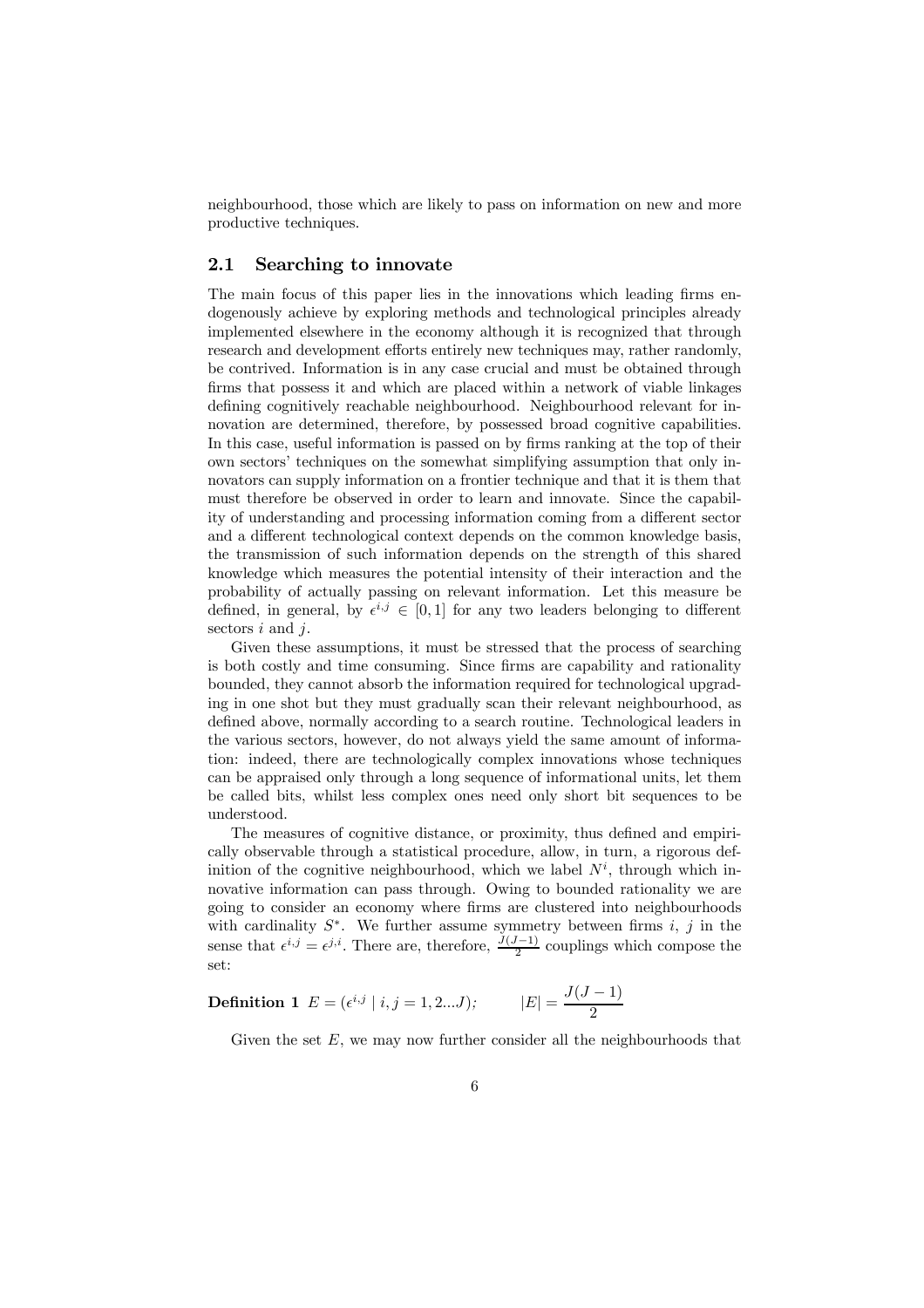each firm enters with a given number of possible neighbours. Furthermore, since we consider cognitive symmetry between firms we are also led to assume that if a firm is in another's neighbourhood the opposite also applies.

**Definition 2** We define a neighbourhood configuration  $k$  as the set

$$
\gamma^k = \left\{\gamma^{1,k}, \gamma^{2,k}, \dots, \gamma^{J,k}\right\}
$$

where  $\gamma^{i,k} \subset \{1, 2...J\} - \{i\}; |\gamma^{i,k}| = S^*$  and  $i \in \gamma^{j,k} \Leftrightarrow j \in \gamma^{i,k}$ 

These definitions provide a map of cognitive neighbourhoods . The sets of neighbours in each  $\gamma^k$  are of varying informative value for the firm on account of the cognitive heterogeneity of its members. It follows that a ranking of these neighbourhood can be compiled on the grounds of how enabling they are from the point of view of their informative content, given the combination of probabilities  $\epsilon^{i,j}$ . A convenient measure of such informative content and of the ease with which information percolates through to let the firm learn and cumulate knowledge for innovation is Shannon's entropy measure (Klir and Folger, 1988). We consider the average entropy as a standard case for the whole economy

$$
M(k) = -\frac{1}{J} \sum_{j=1}^{J} \sum_{i \in \gamma^{j,k}} \epsilon^{i,j} \log_2(\epsilon^{i,j})
$$

Given  $M(k) \in [0, \infty]$  for all k's, it is possible to compute the minimum, identifying the standard case of a neighbourhood which is most capable of carrying innovative information for the economy as a whole.

**Definition 3**  $N^i$  is the neighbourhood of firm i which is, on average, most likely to provide significant innovative information and which is, therefore, the cognitively relevant neighbourhood for the diffusion of innovative technologies.

$$
N^i = \gamma^{i,\bar{k}}
$$

and

$$
\bar{k} = \arg\min M(k)
$$

This definition allows us to identify an innovator's standard neighbours in the lattice  $L$  for all innovating firms. We consider the average probability, within the neighbourhood of firm *i*, of passing information on  $\hat{\epsilon}^i = \frac{1}{|N^i|} \sum_{j \in N^i} \epsilon^{i,j}$ . The property that the neighbourhood structure is of minimum entropy together with the assumption that J is very large, implies that  $\hat{\epsilon}^i \approx \hat{\epsilon}^j$ , for each leader  $i, j$ . Thus, for the following we consider the average probability of passing information on,  $\hat{\epsilon} = \frac{1}{J} \sum_{i=1}^{J} \hat{\epsilon}^i$ , where  $\lim_{J \to \infty} \frac{1}{J^2} \sum_{i=1}^{J} (\hat{\epsilon}^i)^2 = 0$ .

The probabilities  $\hat{\epsilon}$ , measuring cognitive relationships, depend in each neighbourhood on the number of firms which are nested therein. This proposition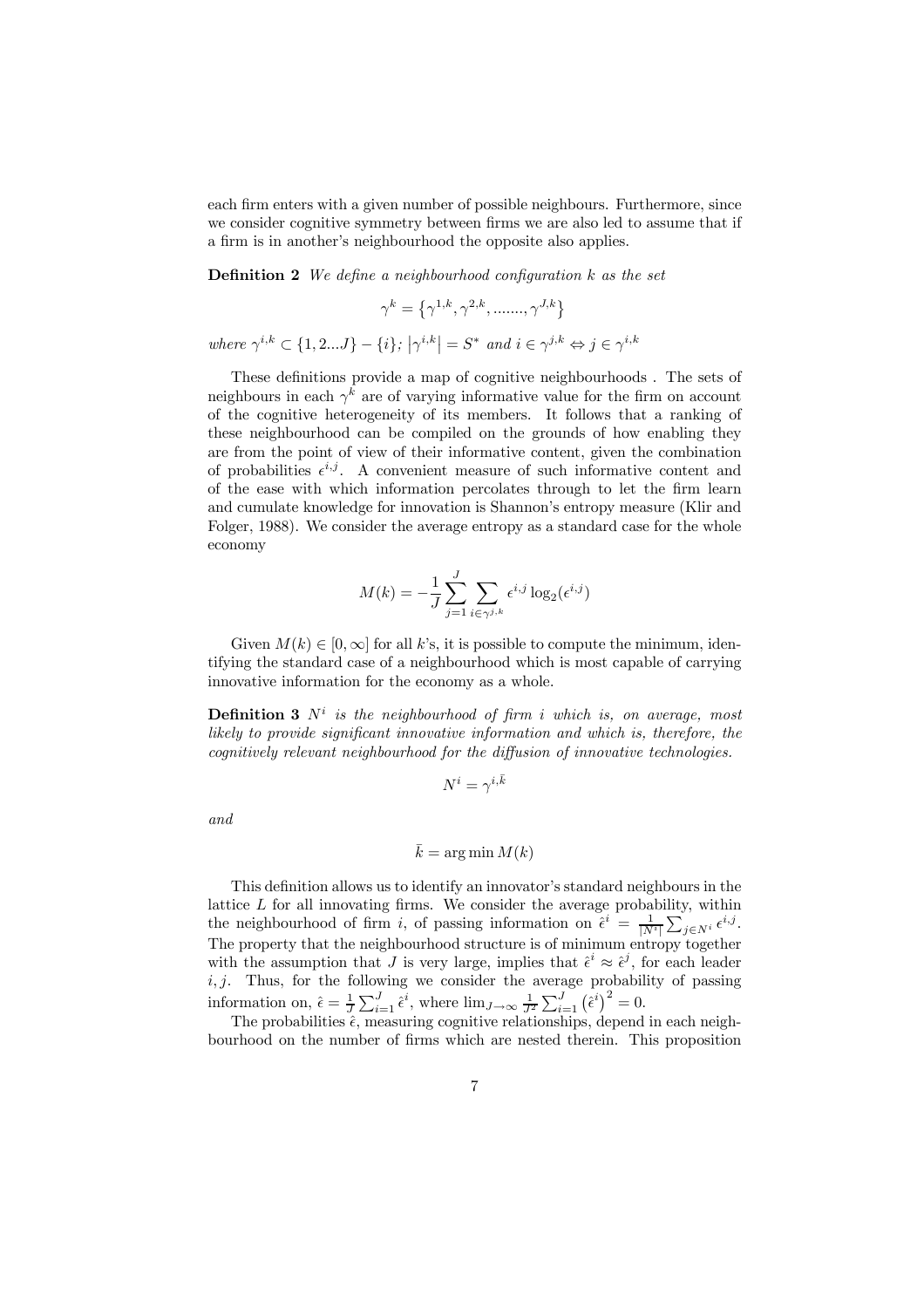follows directly from the very definition of neighbourhood as the locus of dense interfirm externalities. Economic history and studies in the Marshallian tradition have provided plenty of evidence for this fact. In particular, literature on industrial districts indicates that firms tend to cluster according to a predictable pattern often determined by agglomeration economies based on shared knowledge and know how. The greater is the number of firms in any given cluster , the greater is the cognitive correlation and the greater the probability that information spread across the cluster. From the point of view of the economy as a whole, firms' cognitive capability is enhanced by specialization and division of labour. The deeper they are, the greater is the scope for learning on the one hand and the more firms are systematically linked to other firms with differing but related knowledge, on the other. Cognitive capabilities and relationships are, therefore, greater where economic development has widened sectorial specialization, where the number of sectors is greater and denser, each one of them with its own technological leadership, providing greater scope for learning and requiring firms to possess a large variety of technical capabilities bridging the distance between sectors.

These considerations support the following assumption.

Proposition 4 The average probability for the economy as a whole that information be passed on is

$$
\hat{\epsilon} = 1 - \alpha \frac{1}{J}
$$

 $\alpha$  can be interpreted as the *threshold of specialization*, measured by the number of sectors, such that no meaningful and relevant information spills through:  $J^* = \alpha$ . It is easy to check that  $\hat{\epsilon} = 1$  is the asymptote for  $J \to \infty$ . These assumptions and definitions reduce the normally high empirical heterogeneity of the various firms in the economy. Since the interest of this paper lies primarily on the average capability of the entire economy to engender innovation endogenously through intersectoral diffusion of new technological principles, we shall normally refer to  $\hat{\epsilon}$  as the average probability that information gets through,  $\alpha$ being the critical number of sectors.

A leading firm's neighbourhood is susceptible of providing information on technologies of differing complexity requiring bit sequences of appropriate length. Thus, in any  $N<sup>i</sup>$  there is likely to be information on technologies requiring both long and short sequences provided either exogenously or by  $S^*$  neighbours. Which of these sequences a given innovator locks into is largely a matter of probability, given the same propensity to invest in the innovation process. The probability measure is given by the proportions of sectors which make up the economy. The more technologically advanced are the sectors present in a given economy, and thus in a given neighbourhood, the greater is the probability that such sectors be observed to set off a long sequence of bit collection requiring many observations of leading firms within the neighbourhood<sup>1</sup>.

<sup>&</sup>lt;sup>1</sup>The process leading to a given sector configuration can be thought of as a self reinforcing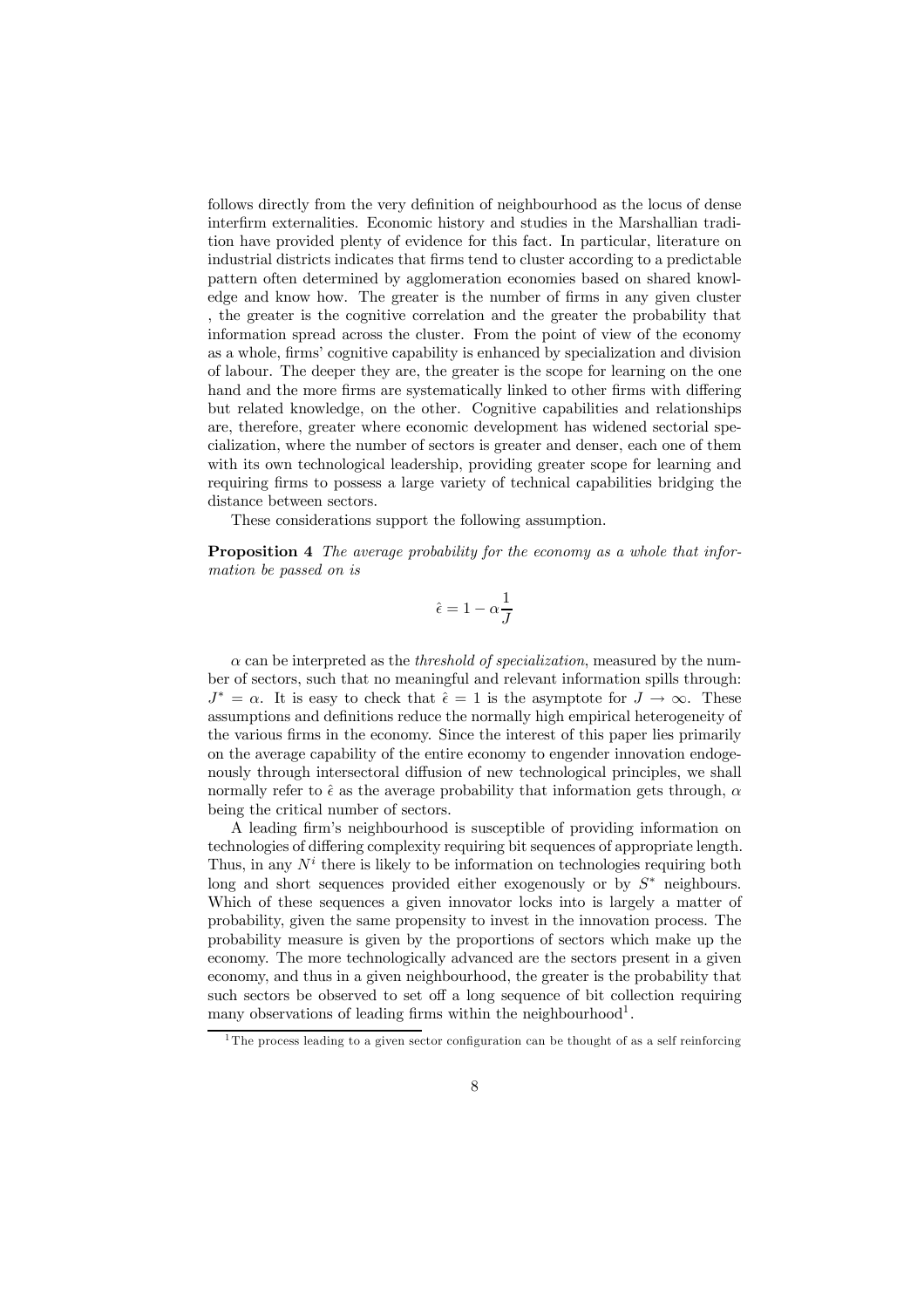We summarize the above mentioned facts into the following

**Axiom 5** For each innovation, the generic innovator i stands probability  $p_z$  of locking into a technological search z, requiring an informative sequence of  $S_z$ bits,  $z = 1, 2, ..., Z$ . Obviously  $\sum_{n=1}^{\infty}$  $\sum_{z=1} p_z = 1.$ 

Without loss of generality we rank these possible technological searches as

$$
S_1 < S_2 < \dots < S_Z \tag{1}
$$

It is a fairly well established fact that, at least on average, innovations requiring a greater effort, which is here measured by the number of bits collected, allow for larger productivity gains, a fact that, together with (1), leads us to the following assumption:

**Axiom 6** Let us denoted by  $\lambda_z$  the productivity growth rate resulting from the innovation produced by a search of type z, then

$$
\lambda_1 < \lambda_2 < \ldots < \lambda_z \tag{2}
$$

Since information is mainly retrieved from neighbours, we are led to assume that the longer are the informative sequences, the larger is the number of neighbours  $S^*$ , which each leader contacts in its search. We formalize this fact in the following

Axiom 7 The number of neighbours is equal to the mean value of the random variable length of the informative sequence

$$
S^* = \sum_{z=1}^{Z} p_z S_z \tag{3}
$$

# 3 The innovation process

The richly heterogeneous context outlined above provides the backdrop on which to discuss innovation. It highlights the fundamental fact that firms cluster in knowledge specific neighbourhood. Relationships within such aggregates are crucial for firms' operative success and for their search effort to apply technical progress (Potts 2001). The assumptions made above allow us to deal with the characteristics of the process of innovation as it emerges from information diffusing through the system beginning with a single exogenous event which

mechanism which locks an economy to develop technologies of a given complexity. (See Arthur, 1994)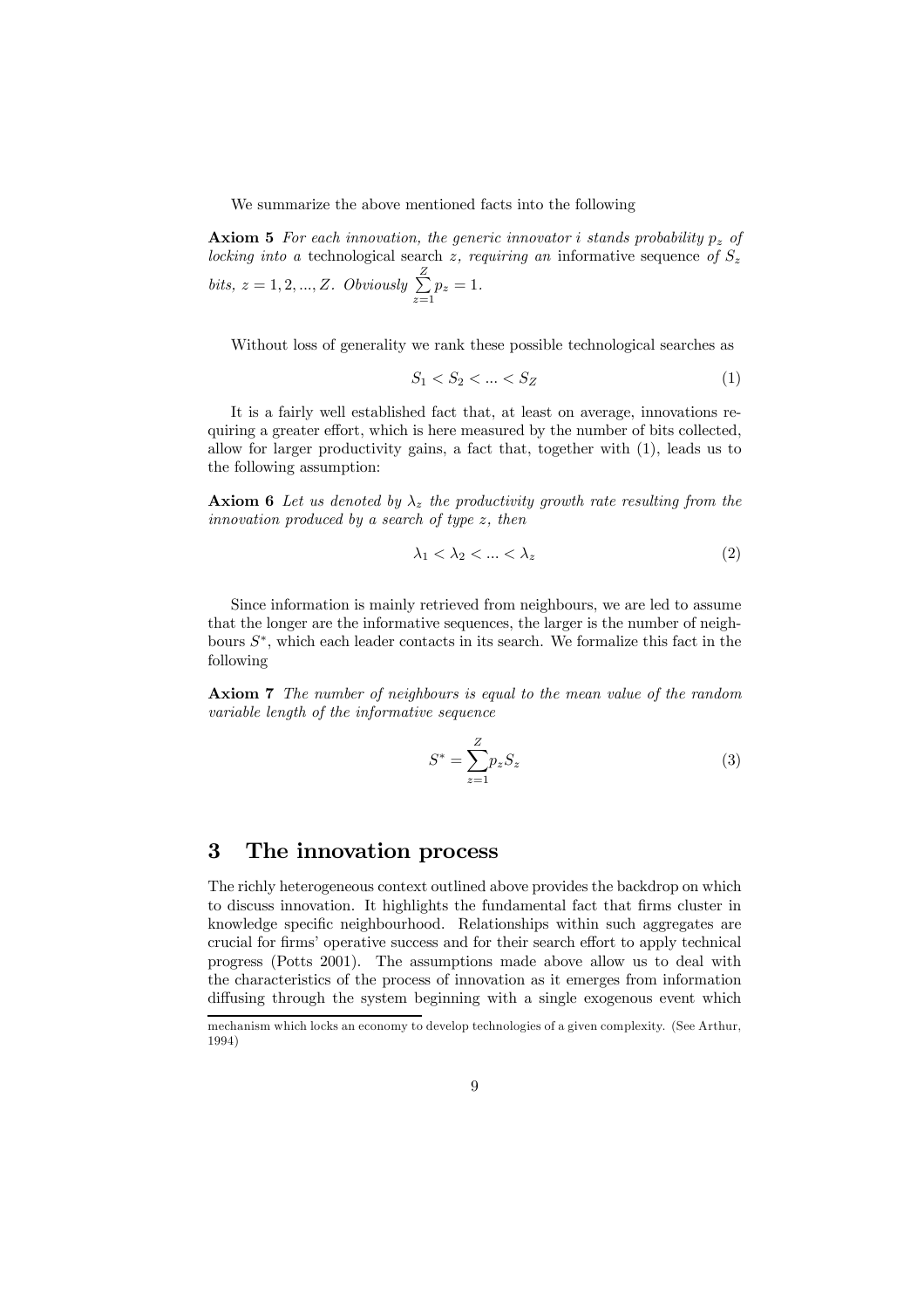idiosyncratically arrives into the system. This information is acquired by a firm to initiate a learning process or to complete it if it already possesses enough information to develop it into a new technology and investment.

Some simplifications must now be introduced since we wish to develop a fairly detailed yet mathematically tractable description of this innovation process. To do this we adopt a mean field solution to the problem. This approach is justified since, although embedded in a specific context, firms learn about novel technologies and gather knowledge by means of information that 'travels' through neighbourhood of least entropy. It is the latter that matter for diffusion. Hence, the degree of heterogeneity is, from the point of view of the learning process, lessened since cognitive difference is restricted to where it is actually relevant. Average entropy is one of the economy's structural characteristics: technological diffusion is clearly harder where it is higher. Furthermore, firms acquire information through exposure to other firms which have already collected all the necessary informative material through a gradual process and upon the completion of which they invest. This process of osmosis concerns all leaders, albeit within the boundary of cognitive neighbourhood, but it is subject to the probability of encountering a fully informed and ready to invest firm given the probability that information be passed on. In principle, the probability of being in a specific state of information completeness, or learning status, depends on a complex web of correlations between the states of firms in the neighbourhood and their probabilities of being there. Furthermore, the transitional probabilities of moving from one state to the next depend on such probabilities and on the other firms' transitional probabilities.

We propose a mean field approximation which ignores such complex correlations and de-couples the probabilities of the  $J$  innovators<sup>2</sup>. Accordingly, we analyse innovators' average densities in the various states of informative completion independently of the sector they belong to while proposition 4 sets the average probability of information to be actually transferred. The fact that information transits through least entropy neighbourhood reduces the error in estimating the true probability of firms to actually learn and upgrade. Firms remain heterogeneous regarding their cognitive bases, the technology in use, the sector they belong to and the informational content of their innovations. As argued above, the state of informative completion depends on the technological sequence leading firms on the way to innovation lock into.

The stationary distribution represents in this case the probability, in the stationary state, that a given firm has accumulated a certain number of bits of information. As to the question of the probability that such information does get across, i.e. the strength of the relationship between elements, the minimum entropy neighbourhood structure together with the assumption that J is very large guarantees that the average probability  $\hat{\epsilon}$  captures the essence of the information spill-over dynamics. This average probability is to be distinguished from the average probability that information be able to travel across distant

<sup>2</sup>Vespignani and Zapperi (1998) provide evidence through computer simulations that the mean-field approach describes well the stationary state behaviour of the model.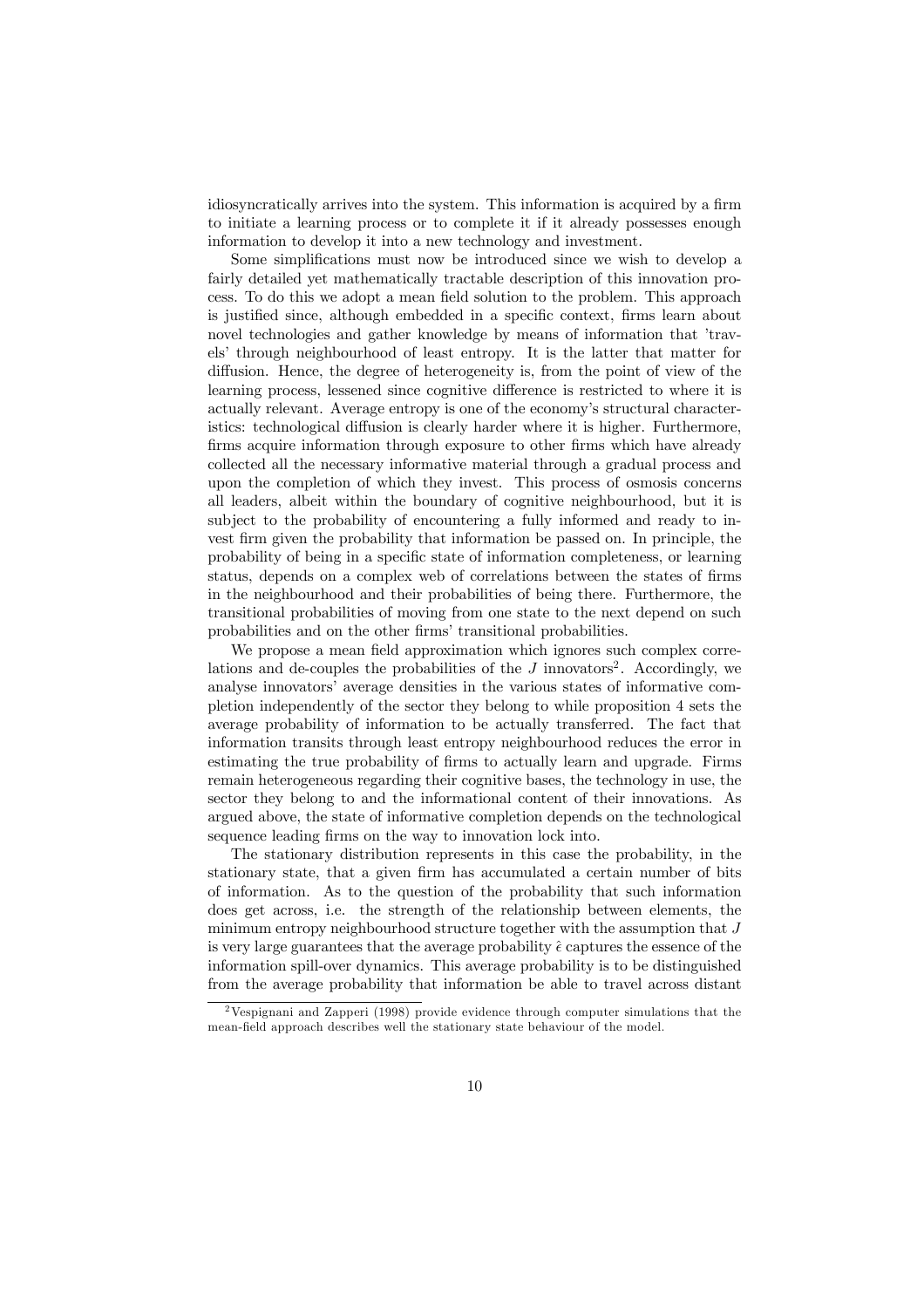neighbourhood, i.e. that cognitive linkages be actually established over very far clusters. We accommodate this less likely event without major complications. Let this probability be designated by  $\tilde{\epsilon}$ .

As a consequence of these assumptions, all leaders in the system may be ranked in terms of the information currently possessed. If  $J\rho_s(t)$  denotes the number of firms possessing s bits of information, then there are  $J_{\rho_a}(t)$  firms which have completed the collection of information and are in a position to introduce an innovation at time t. We refer to the  $J_{\rho_a}(t)$  firms innovating at time  $t$  as to firms in the *active state*; we say that a firm is in the *critical state* if it needs only one bit of information to become active. At time t there are  $J_{\rho_c}(t)$ such firms. Remaining firms are at various stages of incomplete information:  $J\rho_s(t)$ . After each innovation, firms begin a new cycle of search; there are  $J\rho_0(t)$ firms in this phase at time t.

Summing up, information may be acquired in three different ways. First, when firms introduce an innovation, being in state  $a$ , all their neighbours get a chance to observe it with probability  $\hat{\epsilon}\rho_a$ . Hence the fraction of leaders which probably become able to change over from a critical to an active state is  $S^* \hat{\epsilon} \rho_a \rho_c$ . Secondly, a firm may occasionally be contacted outside the relevant neighbourhood, bridging two network clusters, with probability  $\hbar$ . Information is then obtained with probability  $h\tilde{\epsilon}$  and the fraction of critical state firms able to upgrade to an active state through this avenue is  $\tilde{h}\tilde{\epsilon}\rho_c$ . Thirdly, we also consider the case of an entirely exogenous innovative event with a Poisson arrival rate of  $h$ , the implication being that the fraction of firms reaching the active state is, in this third case,  $h\rho_c$ .

In order to simplify the exposition we consider, for the following, the case of only two informational sequences,  $S_2 > S_1$ . Further, we assume that the fraction of leaders engaged in collecting  $S_1$  informational bit is p, while  $1-p$  is the fraction of those collecting  $S_2$  bits of information. Consequently,  $S^* = pS_1 + (1 - p)S_2$ . We define state  $k \equiv S_1 - 2$ . In Figure 1 we depict the state space dynamics in the case where  $S_1 = 3$  and  $S_2 = 7$ .



Figure 1: The state space dynamics in the case of  $S_1 = 3$  and  $S_2 = 7$ .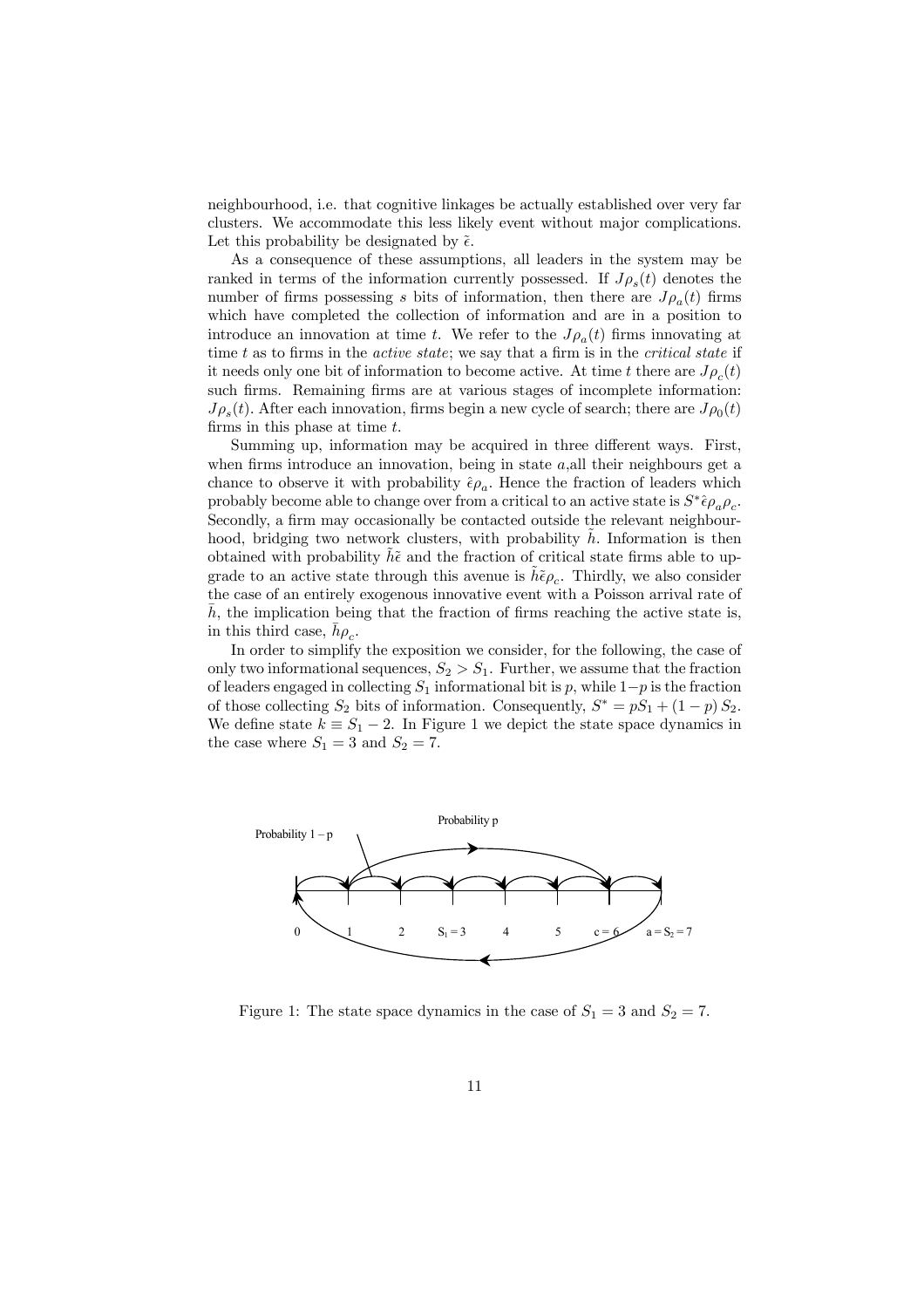This process of accumulation of information may formally be described by the following differential equations for the shares  $\rho_s$ , for  $s = 0, 1, \ldots, c, a$ .

$$
\dot{\rho}_a = (h + S^* \hat{e} \rho_a) \rho_c - \rho_a
$$
\n
$$
\dot{\rho}_{c-1} = -(h + S^* \hat{e} \rho_a) \rho_c + (h + S^* \hat{e} \rho_a) \rho_{c-1} + p (h + S^* \hat{e} \rho_a) \rho_k
$$
\n
$$
\dot{\rho}_{c-1} = -(h + S^* \hat{e} \rho_a) \rho_{c-1} + (h + S^* \hat{e} \rho_a) \rho_{c-2}
$$
\n...\n...\n
$$
\dot{\rho}_{k+1} = -(h + S^* \hat{e} \rho_a) \rho_{k+1} + (1 - p) (h + S^* \hat{e} \rho_a) \rho_k
$$
\n
$$
\dot{\rho}_k = -(h + S^* \hat{e} \rho_a) \rho_k + (h + S^* \hat{e} \rho_a) \rho_{k-1}
$$
\n...\n
$$
\dot{\rho}_0 = -(h + S^* \hat{e} \rho_a) \rho_0 + \rho_a
$$

where  $h = h + h\tilde{\epsilon}$ . The normalization condition requires that

$$
\rho_a+\rho_c+\ldots+\rho_0=1
$$

In order to underlie the impact of mere diffusion percolating through close cognitive neighbourhood and isolate it from rarer occurrences, namely information passing over distant clusters or mere exogenous events, we assume both  $\overline{h}$ and  $h_{\infty}$  to be very small; we are, therefore, interested in first order expansions as  $h = h + h\tilde{\varepsilon} \longrightarrow 0$ . In the stationary state we have that

$$
\begin{aligned} \rho_c = \rho_k = \rho_{k-1} = \ldots = \rho_0 \\ \rho_{S_2-2} = \rho_{S_2-3} = \ldots = \rho_{k+1} = (1-p)\, \rho_k \end{aligned}
$$

where

$$
\rho_c = \frac{1}{S^*}
$$

The solutions above describe a state in which the system settles for given exogenous shocks compacted into h as a result of the interplay of two different sources. The first is exogenous, supplying a new 'bit' of information, with probability h, to the firm's current technological knowledge either from institutions outside the strictly defined economic system or from other firms situated very far away in the network of connected neighbourhood. The second is endogenous, providing information from a member of the firm's neighbourhood which is itself in the process of innovating. The former, therefore, is the exogenous dynamics whilst the latter represents the endogenous propagation of a disturbance. If this system received no exogenous shocks, there would be no innovation process. We wish to show that even in the case of rare exogenous shocks, the economy we have depicted is subject to innovative processes by diffusion of technological principles from one sector to its neighbours causing technological convergence. Thus, when a rare exogenous shock hits a single leader in a particular sector, a chain of subsequent innovations is triggered spreading to the whole economy.

#### 3.1 The imitation process

As observed above imitation is not only in some sense simpler than innovation, but it is also a basically different task. The frontier technique, which is aimed at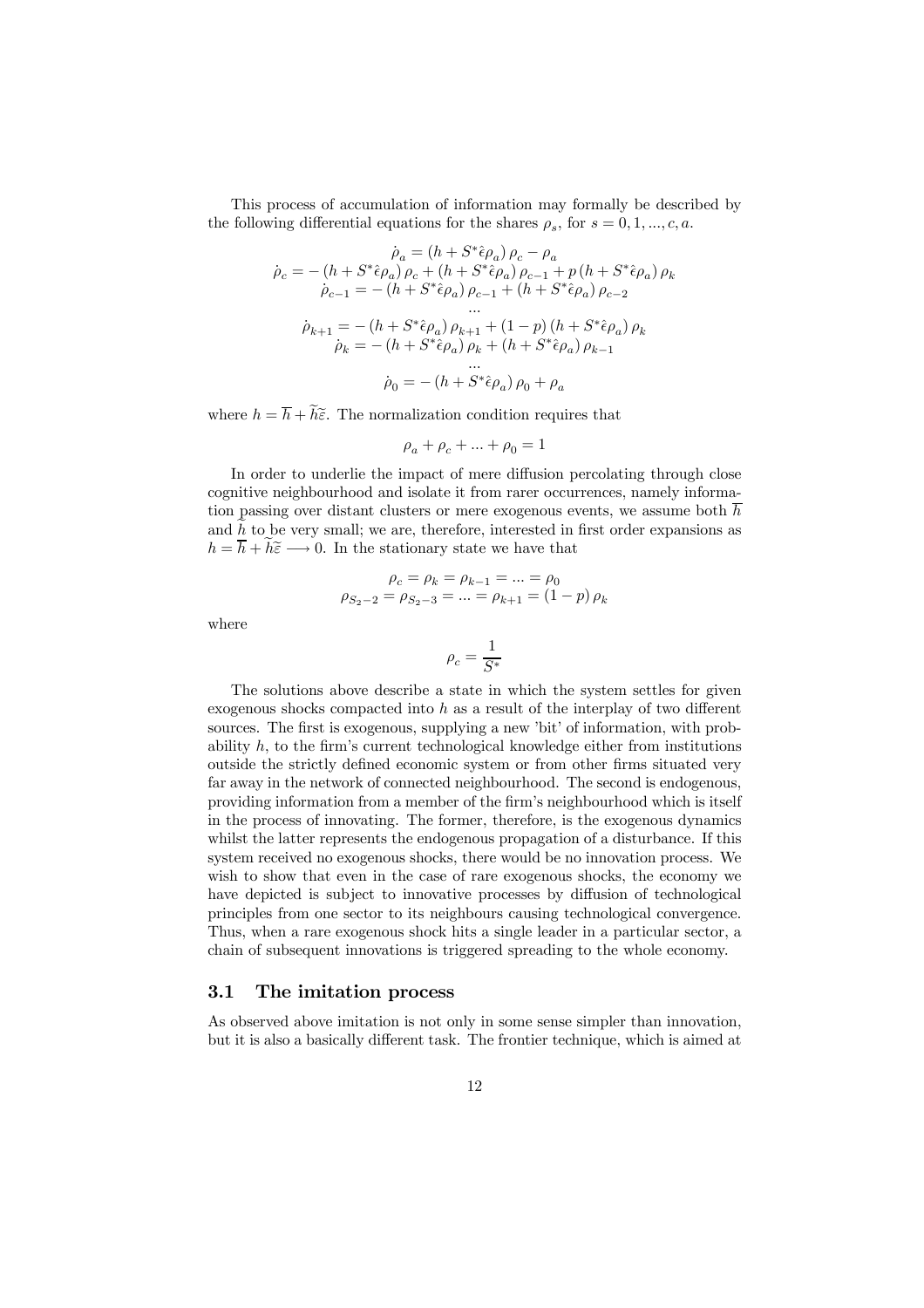by imitators, is already there and imitators have to detect how this new recipe combines a possibly large number of ingredients into a new, may be complex, combination. It is clear that the larger is this number, the larger is the number of possible unsuccessful trials, and the longer is the expected time for a successful imitation.

Thus, it is natural to assume that successful imitations appear as a Poisson random arrival process and the arrival rate decreases as the informational content of the innovation increases; the more complex the innovation is, the harder is its imitation. On the other hand it is clear that imitation in a sector becomes easier and easier the more firms has succeeded in adopting the best practice in this sector. These two effects may be formalized into the following assumption (see also Iwai p. 171).

Axiom 8 The probability that an imitator succeeds in adopting the best practice in sector j during the small time interval dt equals  $\mu(S_j) F_j f_t^j(N_t^j) dt$ , where  $F_j f_t^j(N_t^j)$  is the number of firms currently using the best practice in sector j and  $\mu(S_j(N_t^j))$  is a decreasing function of the length<sup>3</sup>  $S_j(N_t^j)$  of the search that has produced the  $N_t^j$ -th innovation in sector j..

Since it is clear that the probability that an imitator manages to guess the right recipe of the best practice is much larger that the probability that an innovator has access to a relevant piece of information from outside the system in order to discover a new production technique, we are led to assume that

$$
\mu(S_j(N_t^j)) >> h \tag{4}
$$

When an innovation wave reaches sector  $j$  a new technique is adopted by the leader, while followers are left behind in the ranking of techniques. If  $f_t^j(n)$ denotes the share of firms in sector  $j$  that use technique  $n$  at time  $t$ , then

$$
f_{T^{j}(N^{j}_{t})}^{j}(N^{j}_{t}) = \frac{1}{F_{j}}
$$
\n
$$
f_{T^{j}(N^{j}_{t})}^{j}(N^{j}_{t}-1) = \lim_{t \to T^{j}(N^{j}_{t})^{-}} f_{t}^{j}(N^{j}_{t}-1) - \frac{1}{F_{j}}
$$
\n
$$
f_{T^{j}(N^{j}_{t})}^{j}(n) = \lim_{t \to T^{j}(N^{j}_{t})^{-}} f_{t}^{j}(n) \text{ for } n < N^{j}_{t}-1.
$$
\n(5)

Soon after the imitation process begins and leads to a progressive catching up by imitators.

Following Iwai, if the number  $F_i$  is sufficiently large, the evolution of the shares  $f_t^j(n)$  after time  $T^j(N_t^j)$  can be approximated by continuous functions

<sup>&</sup>lt;sup>3</sup>We refer to  $S_j(N_t^j)$  also as to the *information content* of the  $N_t^j$ -th innovation.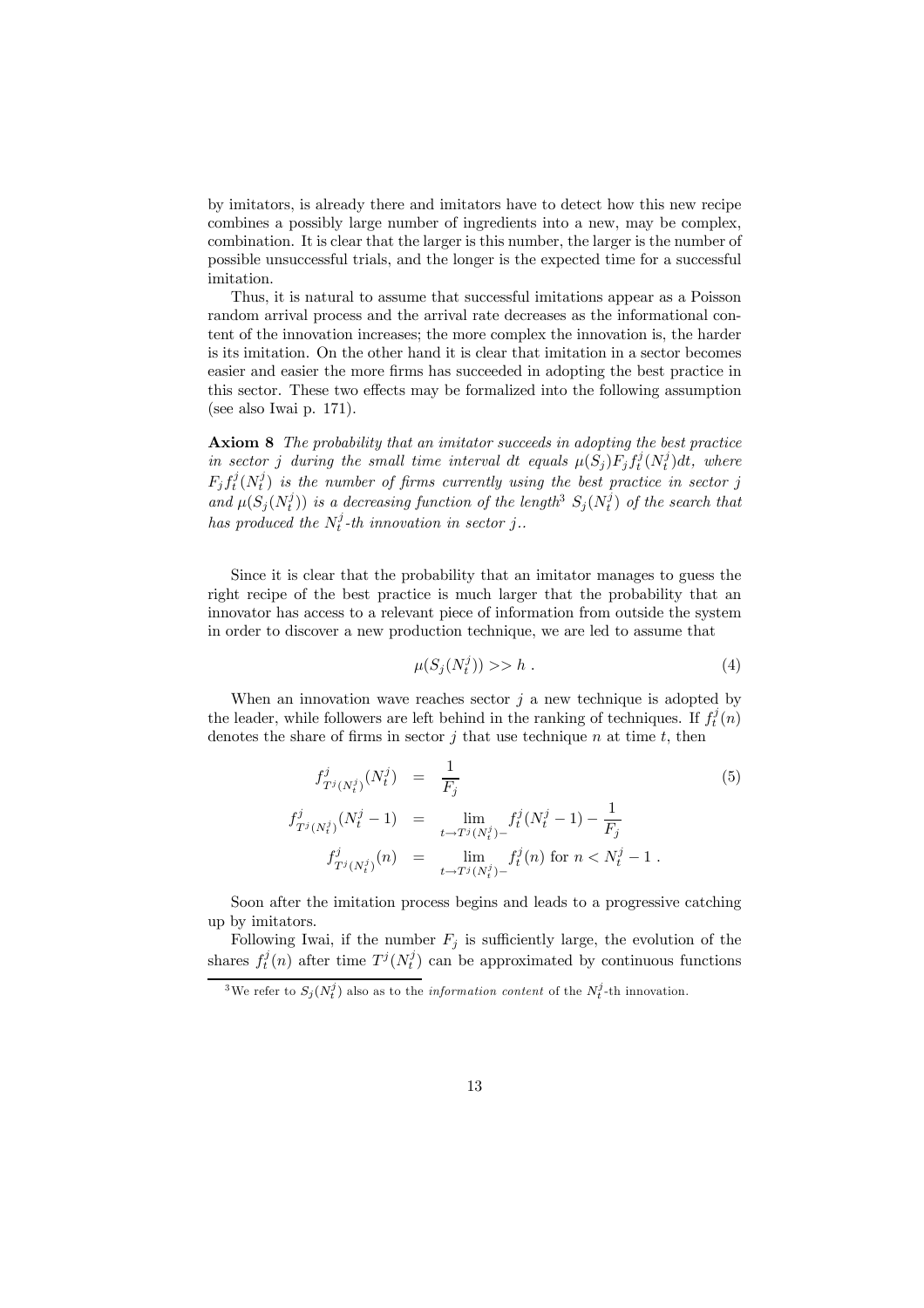$$
f_t^j(N_t^j) = \frac{1}{1 + (F_j - 1) e^{-\mu(S_j(N_t^j))F_j(t - T^j(N_t^j))}}
$$
 for  $t > T^j(N_t^j)$  (6)  

$$
f_t^j(n) = \frac{f_{T^j(N_t^j)}^j(n) \left(1 - f_t^j(N_t^j)\right)}{1 - f_{T^j(N_t^j)}^j(N_t^j)}
$$
 for  $n < N_t^j$  and  $t > T^j(N_t^j)$ 

By (16) it is plain that in most cases when a further innovation is introduced in sector j most of the  $F_i$  firms have completed the catching up process and are using the best practice.

#### 3.2 Technological waves and technological paradigms

If a firm becomes active because of the arrival of exogenous information at time T, we denote by  $V_T$  the number of firms upgrading their productive techniques soon after T. Then the following result holds.

**Theorem 9** In the limit for  $h \to 0$  the expected value of  $V_T$  is

$$
E(V_T) = \left. \frac{\partial}{\partial h} \rho_a \right|_{h=0} = \frac{1}{(1 - \hat{\epsilon})S^*}.
$$
 (7)

The proof can be found in Vespignani and Zapperi (see appendix A).

This is an interesting result since it states that, given a situation in which equilibrium prevails for a very weak, approximately zero, exogenous force ( $h \rightarrow$ 0), if the latter is allowed to increase, an idiosyncratic shock hits a single firm, then an innovation wave ensues  $4$ . This is so given Proposition  $4$ 

$$
E(V_T) = J \frac{1}{\alpha S^*}
$$
\n(8)

The expected number of firms concerned is a fraction of the total  $J$  given the factor  $\frac{1}{\alpha S^*}$ . It is interesting to note that the wave size depends, given J, on parameters  $\alpha$  and  $S^*$ : the larger is the former, meaning the larger is the number of sectors required to generate positive interaction, the lower is the number of firms likely to be involved; the same occurs the larger is the number of neighbours. We refer to (8) as to the expected size of the innovation wave.

We denote by  $N_t$  the number of innovation waves occurred from time 0 to time t. We call waiting time for the  $N_t+1$  innovation the time  $T(N_t+1)-T(N_t)$ separating two successive innovations. The following result holds.

**Theorem 10** In the limit for  $h \to 0$  the expected waiting time  $\omega$  is

$$
\omega = E(T(N_t + 1) - T(N_t)) = \frac{S^*}{h} + o(\frac{1}{h}) \text{ for } h \to 0.
$$
 (9)

of t

<sup>4</sup> Borrowing from the mean-field analysis of sandpile models, we call "avalanche" the set of firms involved;  $V_T$  is the *avalanche size*.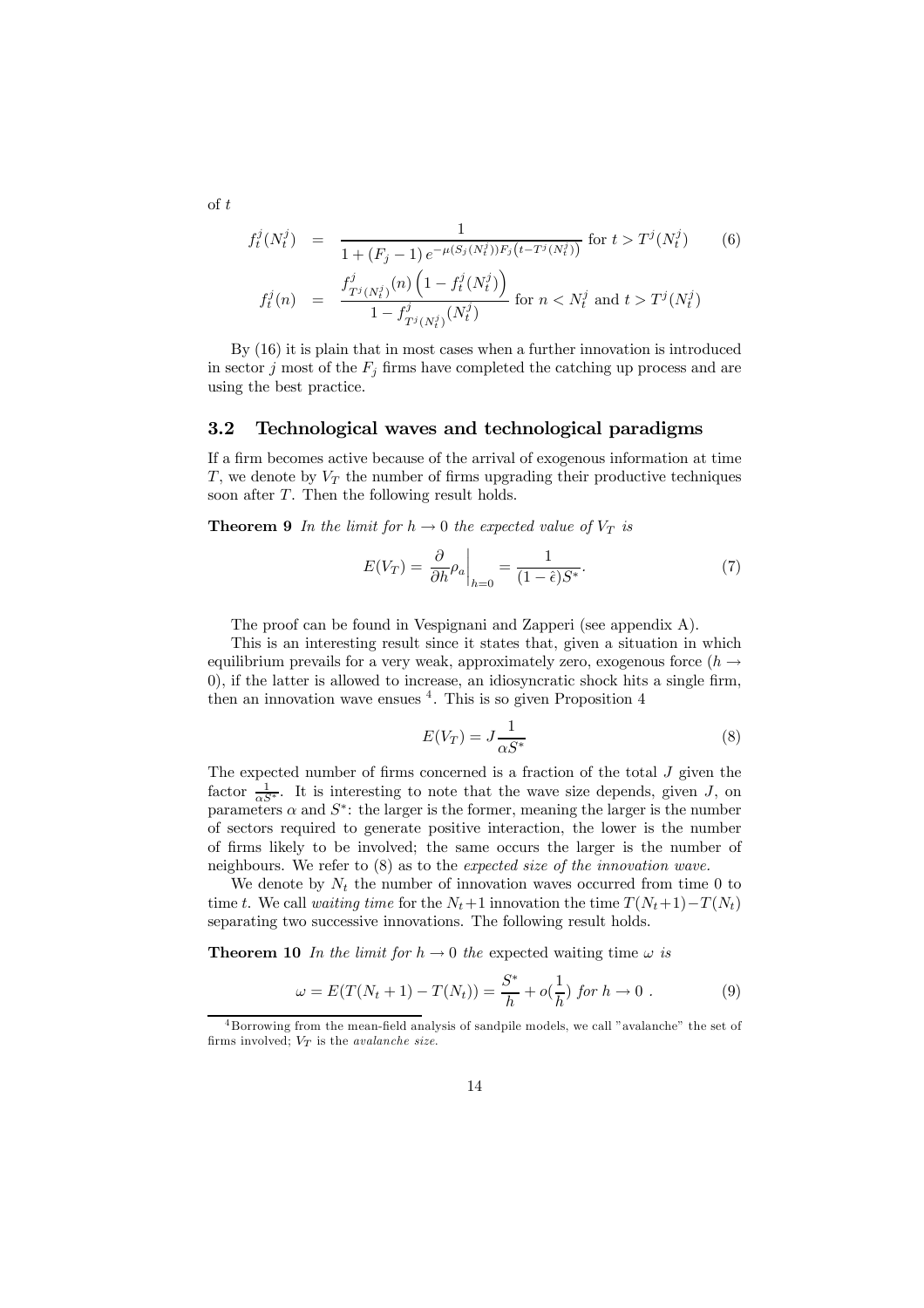**Proof.** First we calculate the probability distribution

$$
W(s) = \Pr \{ T(N_t + 1) - T(N_t) \le s \} . \tag{10}
$$

It is clear that

$$
dW(s) = (1 - W(s))h\rho_c(N_t + s)ds . \t(11)
$$

Integrating (11) we obtain

$$
W(s) = 1 - e^{-h \int_{0}^{s} \rho_c (N_t + u) du} \tag{12}
$$

Now (12) may be directly inserted into the mean value formula and integrating by parts

$$
\omega = \int_{0}^{+\infty} s dW(s) = \int_{0}^{+\infty} e^{-h \int_{0}^{s} \rho_{c}(N_{t}+u) du} ds . \qquad (13)
$$

Having in mind (7), the limit of (13) is precisely (9).  $\blacksquare$ 

Since in our framework and in our first order approximation for  $h \to 0$ the arrival of innovation waves turns out to be a renewal process, the renewal theorem<sup>5</sup> says that the expected number of innovation waves up to time  $t$  will approach asymptotically the ratio between t and the expected waiting time  $\omega$ , as t becomes very large

$$
E(N_t) \sim \frac{t}{\omega} \text{ as } t \to +\infty \tag{14}
$$

On the other hand  $E(N_t^j) = E(N_t)E(V_T)\frac{1}{J}$ . By theorems 9, 10 and (14) (9) in our first order approximation as  $h \to 0$ , the asymptotic behaviour of the expected number of innovation occurred in sector  $j$  before time  $t$  is

$$
E(N_t^j) \sim \frac{h}{\alpha S^{*2}} t \text{ as } t \to +\infty
$$
 (15)

Thus, the expected waiting time for the first successful imitation is by far shorter than the expected waiting time (9) of the following innovation wave

$$
\frac{1}{\mu(S_j(N_t^j))} << \omega = \frac{S^*}{h} \quad , \forall \ j. \tag{16}
$$

<sup>5</sup> See Feller (1971) p. 360.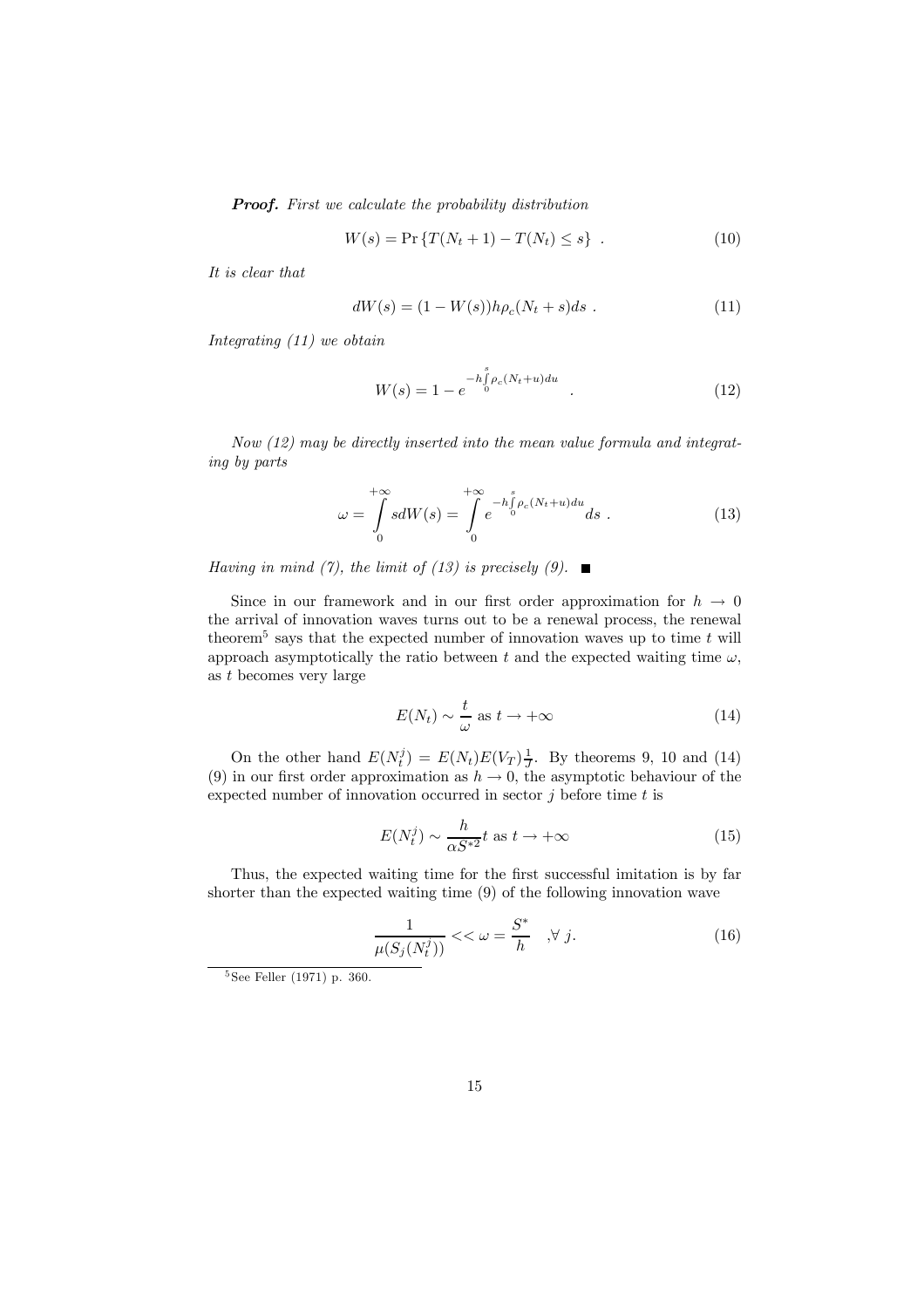### 4 Profit rate, wage rate and relative prices

We now wish to deal with the impact that innovation and imitation have on profit rates which are, in turn, the key to investment demand. To proceed with a suitable and useful calculation of these rates in the various sectors and relatively to the various techniques, it is expedient to classify sectors by following the approach proposed by Pasinetti (1981, 1993), namely by viewing the economy as a set of vertically integrated sectors referred to final goods. This is a simplification but it serves the purpose of concentrating the analysis on the basic determinants of both technical progress and cost of means of production. The advantage is twofold. First, technical progress through innovation can take place in any, sometimes in all, the linkages tying users to producers. Through these linkages, which are also of crucial importance for the spread of information leading to both innovation and imitation, technological improvement yields benefits which percolate forward as costs are lowered and performance enhanced. Thus, final industries are recipient of technological improvement directly through their own search and indirectly through the effort of firms supplying means of production and intermediate goods. Secondly, cost and price are reduced to their most important determinant: integrated labour and wage cost.

We accordingly assume, retaining similar symbols used by Pasinetti (1981), that one unit of output of a final good  $j$ , produced with technique  $n$ , requires inputs of direct labour,  $a_{i,n}$ , a fraction of the duration m of some units of a vertically integrated capital good which is in turn produced by direct labour,  $a_{k_i,n}$ . The production period is unitary and wages are paid at the end of the period; production period and productive life of capital are assumed uniform across sectors and independent of the productive technique; more general assumptions do not yield any interesting generalization, but they entail a considerable complication of the notation.

In what follows, capital capacity will be modelled as being the output of direct labour alone although a more general model can easily be devised to accommodate capital inputs. Firms earn a profit rate,  $r_{i,n}(t)$ , on the stock of capital required by output, given current prices,  $p_j(t)$  for final goods and  $p_{k_i}(t)$ for capital goods, the wage rate  $w(t)$ , and the productive technique.

As it can be gleaned by these assumptions, the production structure of the economy is simple but it still captures its basic features. Commodities are produced by means of commodities and labour.

The price system we model below is basically a long run equilibrium system, which, however, allows for imbalances and monopolistic quasi rents for innovators in the short run after each innovation wave. When a new and more productive technique is introduced as a consequence of an innovation wave, prices are not affected until the imitation starts, since imitation requires time, innovators can reap the entire extra profit generated by the technical advance for a significant time span. After this, successful imitators generate a flow of investment such as to level out profits for all firms no the technological frontier on each sector.

We denote by  $\lambda_i(n)$  the productivity growth rate achieved by the leader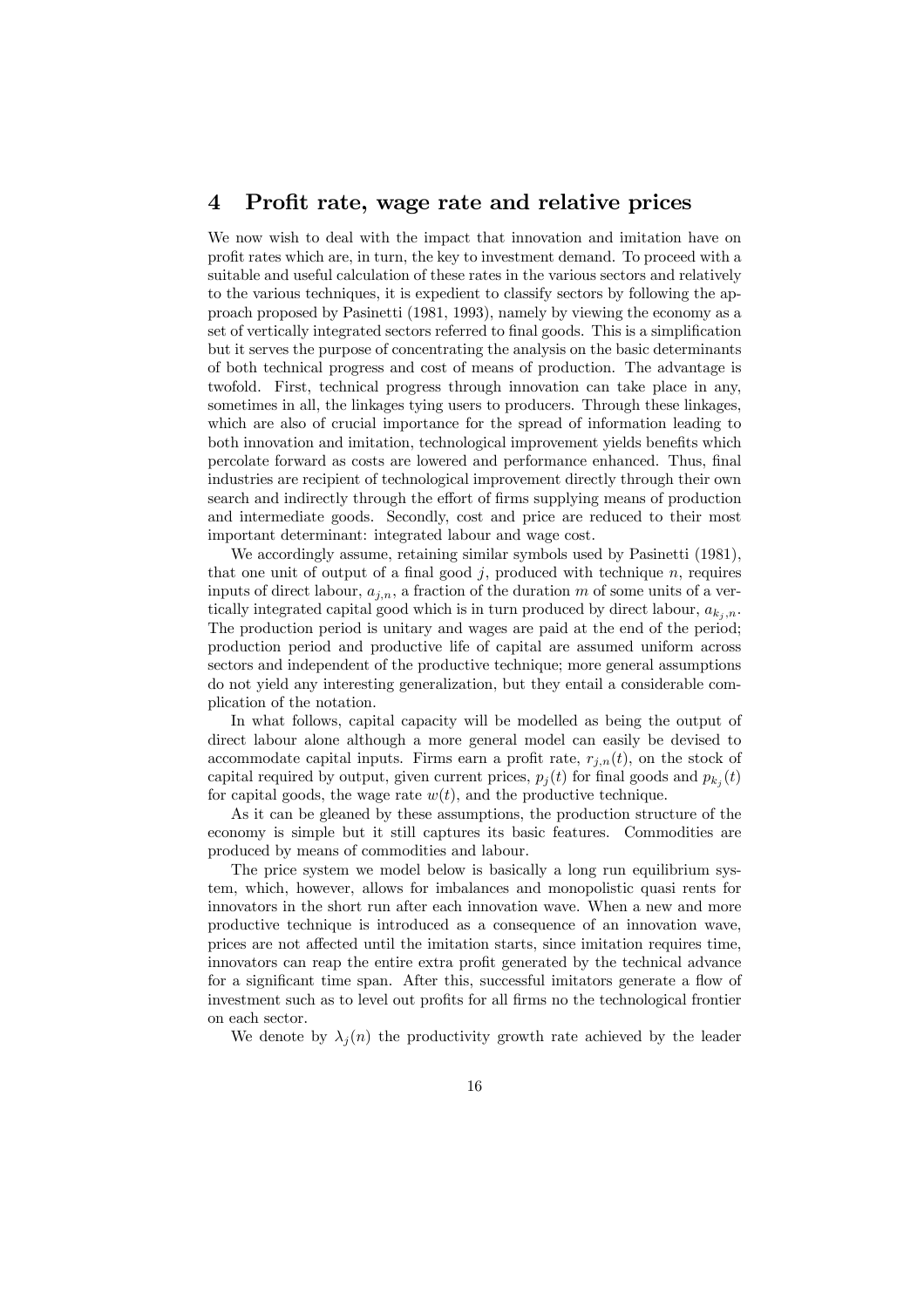introducing the *n*-th innovation in sector j, thus<sup>6</sup>

$$
a_{j,N_t^j} = a_{j,N_t^j-1} e^{-\lambda_j (N_t^j)},
$$
  
\n
$$
a_{k_j,N_t^j} = a_{k_j,N_t^j-1} e^{-\lambda_j (N_t^j)}.
$$
\n(17)

According to axiom 6, the larger is the informative sequence  $S_i(n)$  giving rise to the *n*-th upgrading, the larger is the resulting productivity growth rate  $\lambda_i(n)$ .

Following Pasinetti, the price of a unit of capital embodying the best technique  $N_t^j$  in sector j at time t is

$$
p_{k_j}(t) = a_{k_j, N_t^j} w.
$$
\n(18)

On the other hand it generates a flow of net gains  $p_j(\tau) - wa_{j\ell, N_t^j}$  in its entire productive life  $\tau \in [t+1, t+1+m]$ , where  $p_j(\tau)$  is the unit price of commodity j at time t. If  $r_{j,N_t^j}(\tau)$  is the rate of profit generated by the above mentioned unit of capital in the same interval  $\tau \in [t+1,t+1+m]$  , then

$$
p_{k_j}(t) = \int_{t+1}^{t+1+m} \left( p_j(\tau) - w a_{j,N_t^j} \right) e^{-r_{j,N_t^j}(\tau)(\tau - t)} d\tau \tag{19}
$$

If  $H^j(n)$  is the time separating the *n*-th innovation from the first successful imitation in sector  $j$ , we assume that

$$
p_j(t) = \frac{p_{j,N_t^j-1} \text{ if } t < T^j(N_t^j) + H^j(N_t^j)}{p_{j,N_t^j} \text{ if } t > T^j(N_t^j) + H^j(N_t^j)}
$$
  
and  

$$
p_{k_j}(t) = \frac{p_{k_j,N_t^j-1} \text{ if } t < T^j(N_t^j) + H^j(N_t^j)}{p_{k_j,N_t^j} \text{ if } t > T^j(N_t^j) + H^j(N_t^j)}
$$
(20)

Here  $p_{j,N_t^j}$  and  $p_{k_j,N_t^j}$  denotes the long run equilibrium prices, which leave out profit rates in all firms on the technological frontier in each sector. Economic history highlights what has come to be taken as a stylized fact: over a fairly long period of time, the tendency of the profit rate is to remain fairly constant

$$
a_{j,N_t^j} = a_{j,0}e^{-\lambda_j N_t^j}
$$
  

$$
a_{k_j,N_t^j} = a_{k_j,0}e^{-\lambda_{k_j}N_t^j}
$$

We choose (17) for the sake of simplicity.

 $6$  It is perfectly possible to assume two different growth rates in the two vertically integrated sectors j and  $k_j$ 

however this more general assumption does not yields more general results, but only considerable additional troubles in the notation.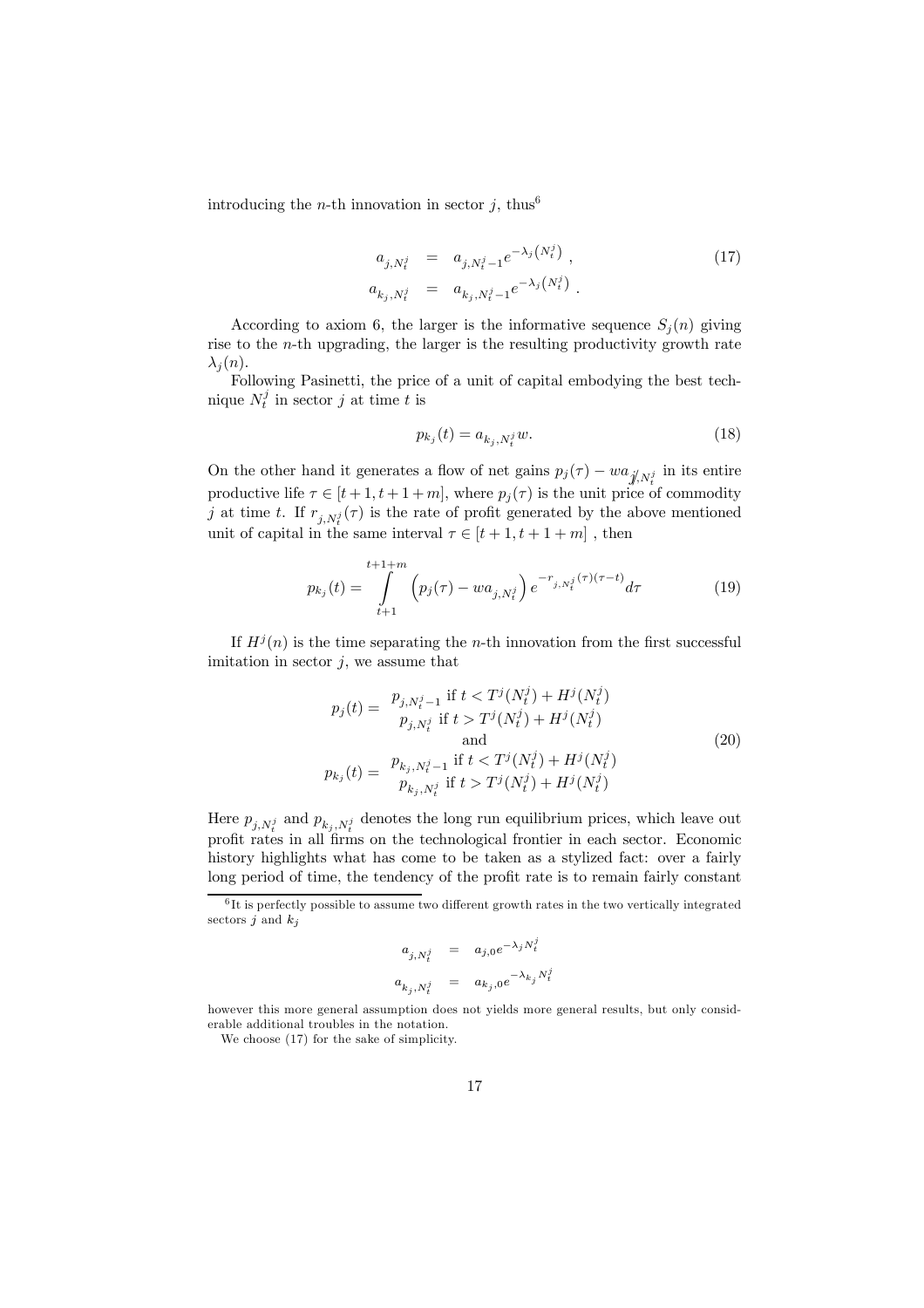together with the labour and profit shares in aggregate net output. This equilibrium may be attained or at least approached only if the productive life of capital  $m$  is significantly shorter than the mean waiting time separating two successive innovations in the same sector, a perfectly natural assumption in our context. In these assumptions equation (19) becomes

$$
\frac{p_{k_j, N_t^j}}{w} = \left(\frac{p_{j, N_t^j}}{w} - a_{j, N_t^j}\right) e^{-r} \frac{1 - e^{-rm}}{r}
$$
\n(21)

Equation (21) is, thus, the efficiency curve of technique  $N_t^j$  highlighting the trade off between profit and wage rates. This implies that the benefits of technical progress are shared out fairly equally by means of a rising real wage rate.

From the previous equations (21) and (18), we can solve for

$$
\frac{p_{j,N_t^j}}{w} = \left(a_{j,N_t^j} + \frac{a_{k_j,N_t^j}}{e^{-r}\frac{1-e^{-rm}}{r}}\right) = e^{-\lambda_j\left(N_t^j\right)}\frac{p_{j,N_t^j-1}}{w}.\tag{22}
$$

Formula (22) clearly shows that increases in productivity which take place in the innovative sectors yield benefits which spread to other sectors not directly concerned through changes in relative prices.

We now pass to the first period after the  $N$ -th innovation in sector j, when the innovator expects extra profits because of his monopolistic power. This period starts at time  $T^{j}(N)$  and ends at  $T^{j}(N) + H^{j}(N)$ ; at time  $T^{j}(N)$  the latter is a random variable, because of the second term  $H^{j}(N)$ . Obviously the same is true for the extra profit of the monopolist: if  $r<sub>T</sub>$  denotes his (expected) profit rate up to the first successful imitation at time  $T^{j}(N) + H^{j}(N)$ , bearing in mind (20) equation (19) at time  $T<sup>j</sup>(N)$  becomes

$$
\frac{p_{k_j, N-1}}{w} = \left(\frac{p_{j, N-1}}{w} - a_{j, N}\right) E \begin{pmatrix} \min\{H^j(N), m\} \\ \int_0^{\min\{H^j(N), m\}} e^{-r_T \tau} d\tau \\ 0 \end{pmatrix} + \left(\frac{p_{j, N}}{w} - a_{j, N}\right) E \begin{pmatrix} m \\ \int_0^{\infty} e^{-r \tau} d\tau \\ \min\{H^j(N), m\} \end{pmatrix}
$$
\n(23)

**Theorem 11** The rate of profit  $r_T^j$  of the monopolist in  $[T^j(N), T^j(N) + H^j(N)]$ is an increasing function of the information content  $S_j(N)$  of the N-th innovation.

**Proof.** Since we are assuming a Poisson random arrival of successful imitations with arrival rate  $\mu$ , Pr  $\left(H^{j}(N) \leq \tau\right) = 1 - e^{-\mu(S_{j})\tau}$  and (23) becomes

$$
\frac{p_{k_j,N-1}}{w} = \left(\frac{p_{j,N-1}}{w} - a_{j,N}\right) \frac{1 - e^{-\left(\mu(S_j(N)) + r\right)m}}{\mu(S_j(N)) + r\right)} + \left(\frac{p_{j,N}}{w} - a_{j,N}\right) \left(\frac{1 - e^{-rm}}{r} - \frac{1 - e^{-\left(\mu(S_j(N)) + r\right)m}}{\mu(S_j(N)) + r}\right)
$$
\n(24)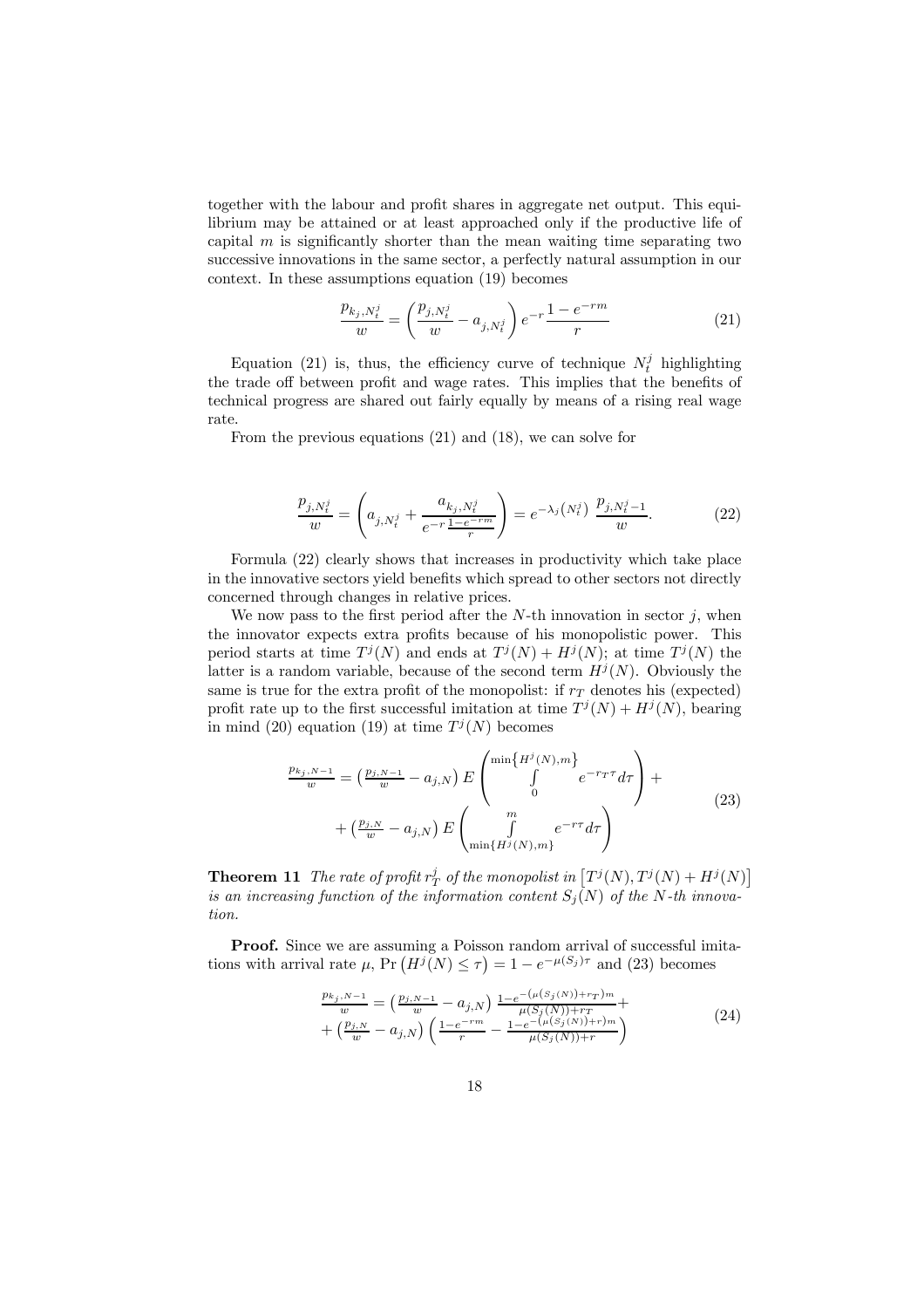As  $p_{j,N-1}, p_{k_j,N-1}, p_{k_j,N}$  are given by (21) (22),  $a_{j,N}$  by (17), and r is fixed, equation (24) defines implicitly  $r_T$  as a function of  $\mu(S_j(N))$  (and  $\lambda_j$ ).

Troublesome, but elementary calculus show that

$$
\frac{\partial r_T}{\partial \mu(S_j)} < 0 \tag{25}
$$

Together with the fact that the arrival rate  $\mu(S_j(N))$  is a decreasing function of the information content  $S_i(N)$  of the N-th innovation, (25) proves the theorem.  $\blacksquare$ 

### 5 Creative destruction and asymptotic behaviour

By resorting to logarithms in (22), it is now possible to determine the long run price growth rates:

$$
\frac{\log p_{j,N_{t+\Delta}^{j}} - \log p_{j,N_{t}^{j}}}{\Delta} = -\frac{N_{t+\Delta}^{j} \frac{\sum\limits_{n=1}^{N_{t+\Delta}^{j}} \lambda_{j}(n)}{N_{t+\Delta}^{j}} - N_{t}^{j} \frac{\sum\limits_{n=1}^{N_{t}^{j}} \lambda_{j}(n)}{N_{t}^{j}}}{\Delta}, \qquad (26)
$$

Clearly, the growth rate depends both on the number  $N_t^j$  of innovations introduced in sector j and on the sequence of productivity growth rates  $\{\lambda_j(n)\}_{n=1}^{N_t^j}$ generated by successive innovations. To estimate the expected value of (26) we have to introduce a further but quite natural assumption.

Axiom 12 The (random) arrival of an innovation wave and the (random) technological search  $S_z$  which the j-th innovator locks into are independent variables.

Notice, therefore, that the expected value in (26)

$$
E\left(\frac{\sum_{n=1}^{N_t^j} \lambda_j(n)}{N_t^j}\right) \to \lambda^* = \sum_{z=1}^Z \lambda_z p_z \text{ as } t \to +\infty
$$
 (27)

by the law of large numbers, since  $N_t^j \to +\infty$  as  $t \to +\infty$ . On the other hand, by the renewal theorem  $E(N_t) \sim \frac{t}{\omega}$  and  $E(N_t^j)$ ∼  $E\left(N_t^j\right)$  $\frac{1}{\alpha S^*}$  as  $t \to +\infty$ . Thus

$$
E\left(N_t^j\right) \sim \frac{t}{\omega \alpha S^*} \text{ as } t \to +\infty. \tag{28}
$$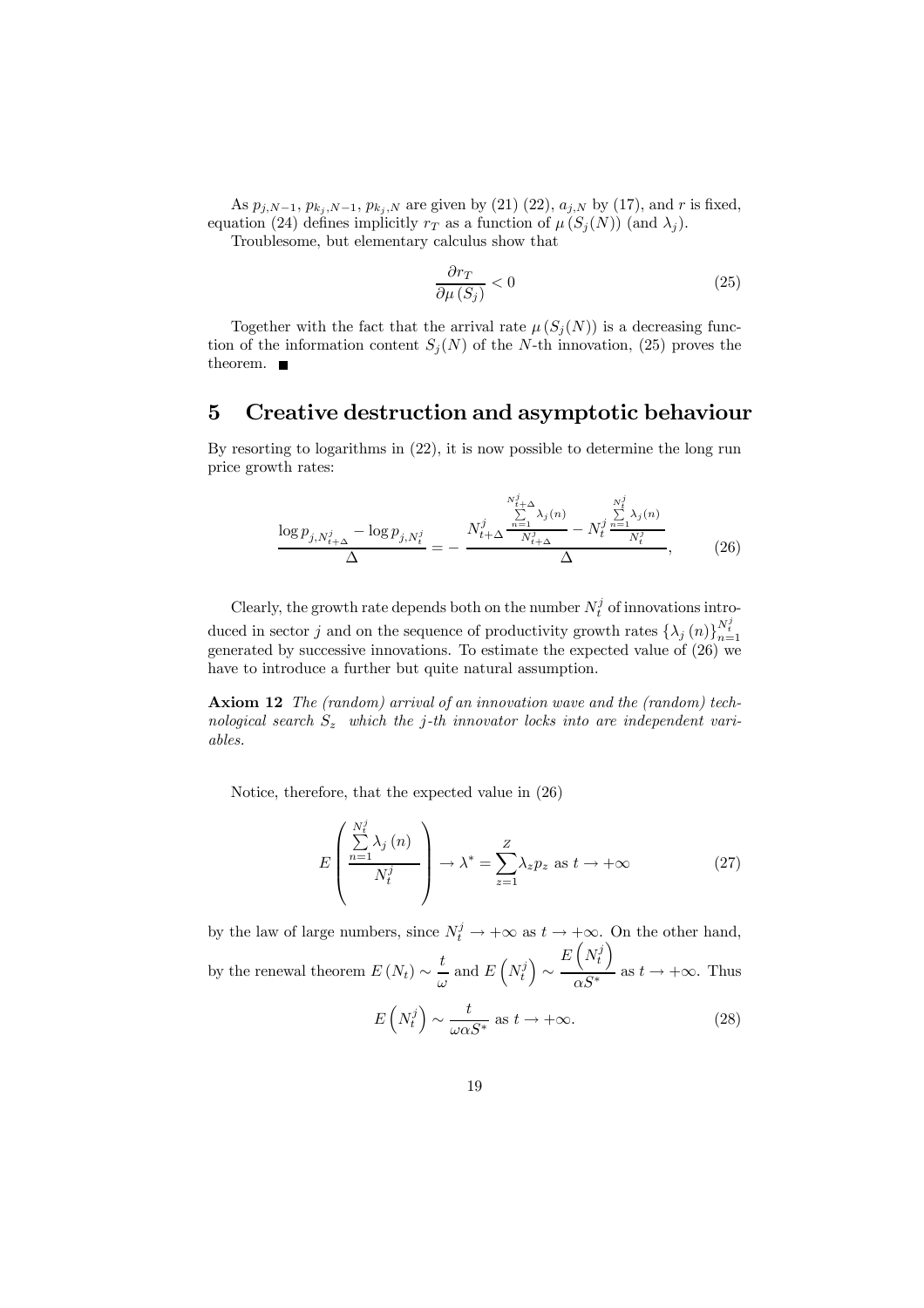Introducing  $(27)$  and  $(28)$  into  $(26)$ , we derive the expected growth rate

$$
E\left(\frac{\log p_{j,N_{t+\Delta}^j} - \log p_{j,N_t^j}}{\Delta}\right) \sim \lambda^* \frac{1}{\omega \alpha S^*} \text{ as } t \to +\infty.
$$

Analogously, it is quite straightforward to assess the medium run consequences of an innovation wave on the relative price  $\frac{p_j}{p_{j'}}$ . Assume that both sectors are affected by an innovation wave in  $(t, t + \Delta)$ , then

$$
\log \frac{p_{j,N_{t+\Delta}^{j}}}{p_{j',N_{t+\Delta}^{j'}}} - \log \frac{p_{j,N_{t}^{j}}}{p_{j',N_{t}^{j'}}} = -\left(\lambda_{j}(N_{t+\Delta}^{j}) - \lambda_{j'}(N_{t+\Delta}^{j'})\right)
$$
(29)

It is clear that, if the j-th innovator has locked in a longer search than the j'-th,  $\lambda_j (N^j_{t+\Delta}) - \lambda_{j'} (N^{j'}_{t+\Delta}) > 0$ , thus the relative price declines. This is all the more true if the  $j'$ -th sector hasn't been at all affected by the innovation wave , because in this case the right hand side of (29) becomes simply  $-\lambda_j (N_{t+\Delta}^j)$ . This is only a medium run effect since it may either be reverted or reinforced by a successive innovation wave and it is, in any case, expected to average out (28) in the long run.

Equation (21) also allows to rank techniques by their profit rates at a given time t; the profit rate  $r_{i,n}(t)$  of technique n in sector j at time t is the unique positive solution, if any, of

$$
e^{-r_{j,n}} \frac{1 - e^{-r_{j,n}m}}{r_{j,n}} = \frac{a_{k_j,n}}{\frac{p_j(t)}{w} - a_{j,n}} \tag{30}
$$

Since the function on the left hand side of  $(30)$  is decreasing in r while that on the right hand side is increasing in t and decreasing in n,  $r_{i,n}(t)$  turns out to be decreasing in t and increasing in n. The least n for which there exists  $r_{i,n}(t) > 0$ is the least efficient technique still in use at time  $t$ , we denote this technique by  $n_t^j$ . As innovations occur though avalanches, old techniques become obsolete and the capital stock which embodies them scrapped costlessly. Thus, at each innovation wave, creative destruction takes place<sup>7</sup>.

We can rewrite (30) as follows

$$
e^{-r_{j,n_t^j}} \frac{1 - e^{-mr_{j,n_t^j}}}{r_{j,n_t^j}} = \frac{a_{k_j,n_t^j}}{\left(a_{j,n_t^j} + \frac{a_{k_j,n_t^j}}{e^{-r}\frac{1 - e^{-rm}}{r}}\right)e^{-\bar{\lambda}_j(N_t^j - n_t^j)} - a_{j,n_t^j}}
$$
(31)

 ${}^{7}$ In (30) we have assumed that there is a compatibility constraint on the verical integrated sector and the capital good necessary to produce the  $j$ -th commodity with the technique  $n$ is produced by the same techinque on its part, even if at time  $t$  more efficient technique are in use. It is possible to change this assumption and allowing the productuion of the old type capital good by the best technique in use at time  $t$ ; this amounts to substitute the numerator of the right hand side of (30) by  $a_{k_j, N_t^j}$ . This cange does not affect the result.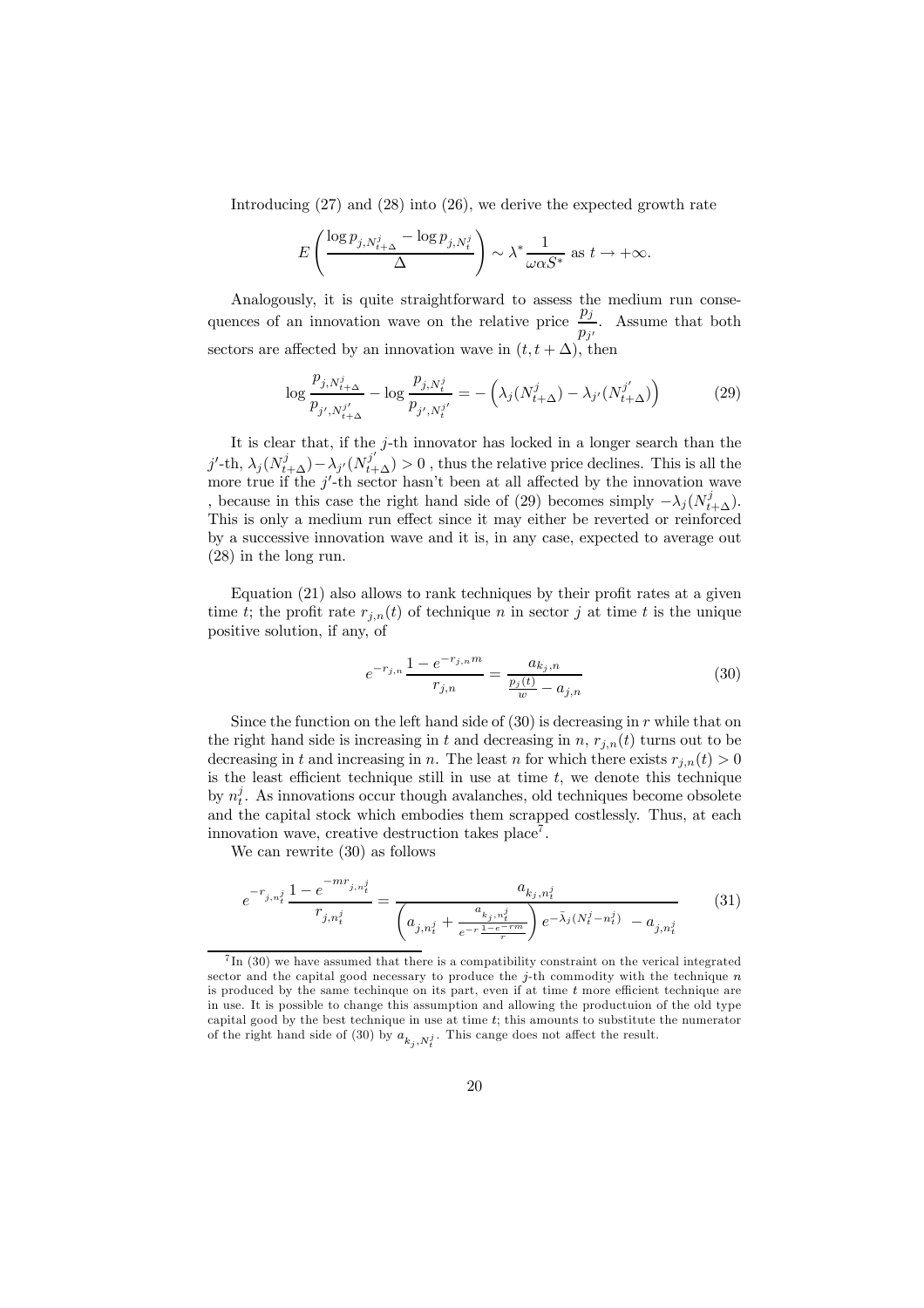Where 
$$
\overline{\lambda}_j = \frac{1}{N_t^j - n_t^j} \sum_{n=n_t^j+1}^{N_t^j} \lambda_j(n)
$$
.

Formula (31) can be interpreted as a trade off between medium run sector growth rate  $\overline{\lambda}_j$  and the number  $N_t^j - n_t^j$  of profitable techniques in use in sector j. The larger is the productivity rate achieved by the leader firm in the recent past, the smaller is the number of obsolete techniques sill capable of generating profit. In the medium run sectors with the fastest productivity growth experience also the strongest effects of creative destruction. On the other hand productivity growth rates are expected to converge to a common mean value, therefore sectors presently experiencing high levels of creative destruction may be expected to progressively register a slow down of this effect in the future.

In Figure 2 we show numerical simulations for the creative destruction pro- $\cos^8$ . The boxes represent the leading technology, while the triangles represent the least active one.



Figure 2: LHS  $\overline{\lambda}_j = 0.02$ , middle  $\overline{\lambda}_j = 0.05$  and RHS  $\overline{\lambda}_j = 0.1$ 

### 5.1 Structural comparisons

It is now interesting to compare economies with different structural characteristics. If we call  $\gamma_I$  the average long run increase in productivity for  $t \to \infty$ , it follows from the foregoing discussion that:

$$
\gamma_I = \frac{\lambda^*}{\alpha (S^*)^2} ht \tag{32}
$$

(32) shows that productivity growth depends crucially on the relation of  $\lambda^*$  with  $S^*$ . This relation highlights the fact that  $\frac{\lambda^*}{(S^*)^2}$  is an index assessing the return of an innovation, measured in terms of productivity gains, relative to the innovation costs, measured in terms of innovation difficulty. It is clear that more productive techniques, with a higher  $\lambda$ , needn't necessarily yield a higher long term productivity growth if the latter does not outweigh the implied informational cost. We may now use this result for a comparative purpose. It is

<sup>&</sup>lt;sup>8</sup>We normalise  $a_{j,0} = a_{k_j,0} = 1$  and set  $r = 0.05$  and  $m = 2$ .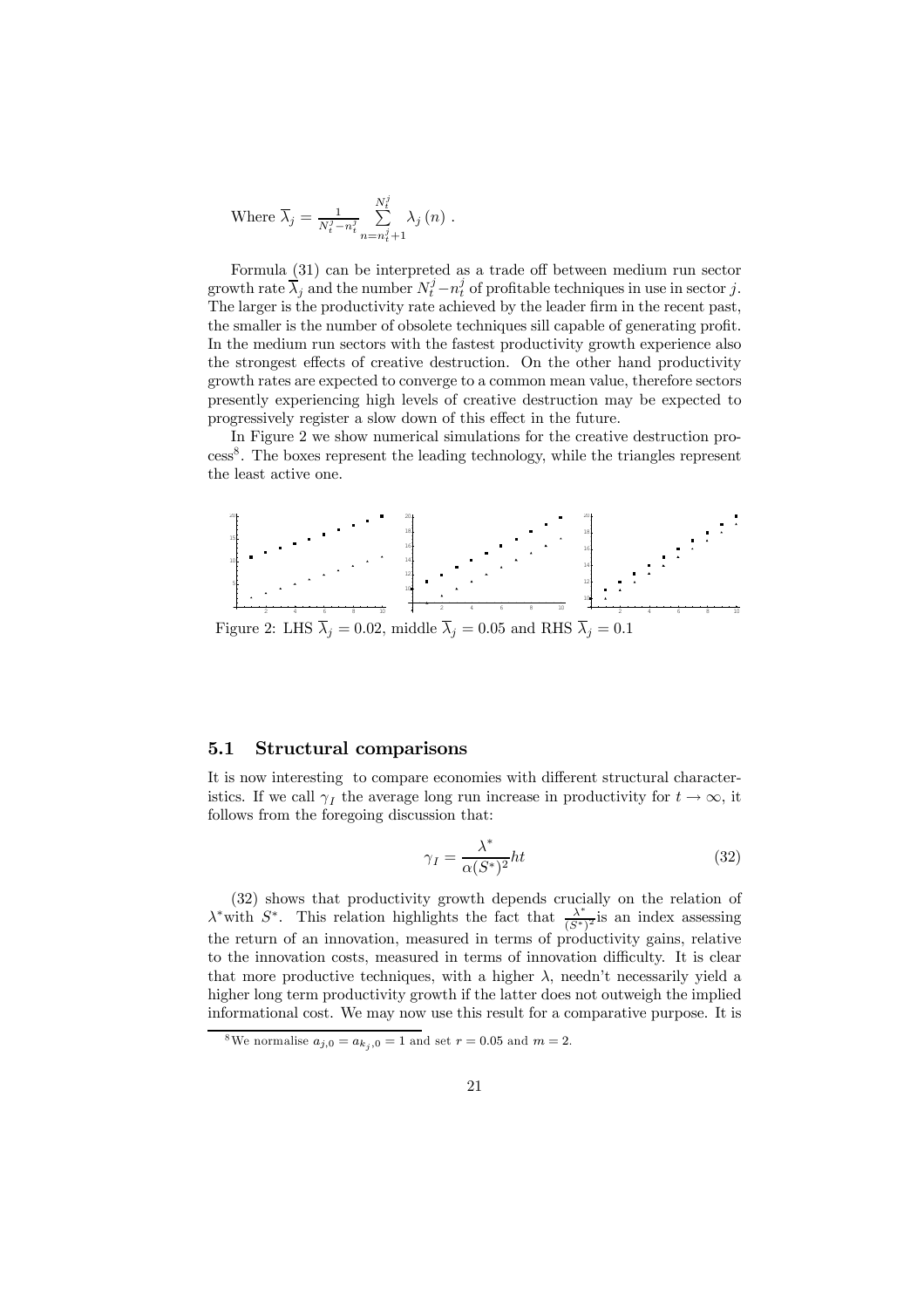immediate to check that economies with a higher driving force  $h$ , other things being equal, exhibit a higher productivity and income growth in the long run. It is also straightforward that economies with a higher  $\alpha$ , that is with a higher threshold in terms of sector density for information to pass through, feature instead a lower growth rate. Consider, now, two economies  $A$  and  $B$ , with a broadly similar knowledge base allowing them to explore and innovate on the grounds of two techniques having an informational sequence that is equal in both,  $S_1^A = S_1^B = S_1$ , the short sequence, and  $S_2^A = S_2^B = S_2$ , the long one, and subject to the same external driving force,  $h$ . The difference lies in a different sector distribution,  $B$  possessing relatively more technologically advanced sectors than A. It follows that  $p^A \gg p^B$ . Thus, the technologies introduced by country A will , on average, be less technologically developed than those introduced by country B, i.e.  $\lambda_A^* \ll \lambda_B^*$ . Further, we have that  $S_A^* \ll S_B^*$ , and consequently the waiting time between new technologies will be lower in country A than in country B, i.e.  $\omega^A \ll \omega^B$ . This implies that  $E(N_t^A) \sim \frac{t}{\omega^A} >> E(N_t^B) \sim \frac{t}{\omega^B}$ . These structural features identify a frequency effect stating that country A will introduce new technologies at a higher rate, the waiting time being lower, as well as a mass effect implying that its innovations are less developed and hence less productive than country B.

Putting these effects together we have that, in general,  $\gamma_I^A \neq \gamma_I^B$ . Whether the mass effect prevails over the frequency effect or vice versa depends, given (32) and for given  $\lambda$ 's and  $S$ 's, on the measure of probability p. Hence by differentiating  $\gamma_I(p)$  with respect to p, it is easy to see that  $\gamma_I(p)$  is an increasing function of p if

$$
p < \frac{(\lambda_1 - \lambda_2) S_2 - 2\lambda_2 (S_1 - S_2)}{(S_1 - S_2)(\lambda_1 - \lambda_2)}\tag{33}
$$

It is clear that  $\gamma_I(p)$  is an increasing function in [0, 1] if the right hand side of (33) is larger than 1. This is true provided that

$$
\frac{\lambda_2 - \lambda_1}{\lambda_1 + \lambda_2} < \frac{S_2 - S_1}{S_2} \tag{34}
$$

On the other hand, if the right hand side of (33) is negative, then  $\gamma_I(p)$  is an decreasing function in  $[0, 1]$ . This is true if

$$
\frac{\lambda_2 - \lambda_1}{2\lambda_2} > \frac{S_2 - S_1}{S_2} \tag{35}
$$

Condition (35) can be met for  $\lambda_2 > \lambda_1 > 0$  only if  $2S_1 > S_2$ .

Conditions (34) and (35) show clearly that the prevalence of the mass effect is mainly due to the difference in productivity growth rates whilst the frequency effect owes to the difference in the length of informational sequences.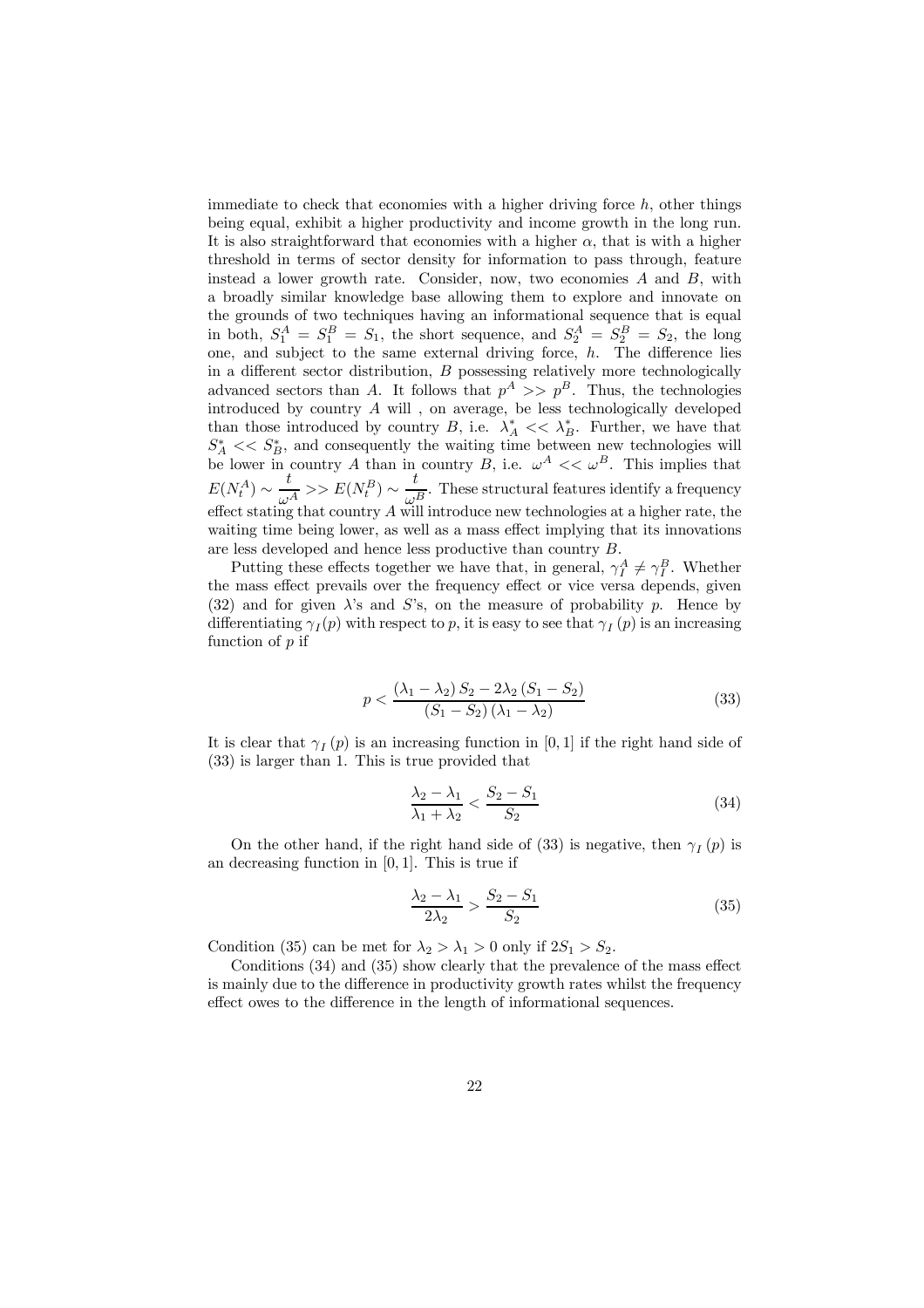# 6 Conclusions

It has been recently pointed out that innovation generates a process of technological convergence. This fact owes, on the one hand, on the searching efforts performed by firms and, on the other, to the spreading and spilling over of information which firms also determine. This paper investigates innovation and imitation as a searching and learning process organized by an information seeking *routine*. Firms are rationality bounded and heterogeneous as to their technological capabilities and, more generally, as to the cognitive tools they avail themselves of. This fact implies that the search process is localized in knowledge specific neighbourhoods made up by firms whose domain of activity, knowledge base and technologies are effectively understood and potentially apprehended and which define cognitive vicinity for each firm in the economy we study. It is through these neighbourhoods that information is relatively most likely to spread and that can be identified by means of a least entropy measure. Within such neighbourhoods firms' probability of gathering useful information, although different, can be taken as not too divergent, Wall Street brokers understanding each other as well as soy beans farmers do. This stylized fact enables us to study a dynamic process set in motion by an initial idiosyncratic innovative shock causing what in recent self organized criticality literature has been called an *avalanche*. The paper shows that its size depends positively on  $(i)$ the probability of information to be passed on from firm to firm and negatively on (ii) the number of information 'bits' to be collected before an innovation can actually be achieved. The pass-through probability is conjectured to be dependent on the externalities yielded by sector density reflecting the degree of specialization achieved by the economy. It is the spreading through different sectors of the initial innovative thrust that makes for technological convergence to occur. The waiting period between avalanches is shown to depend negatively, i.e. they occur more frequently, on the probability that an idiosyncratic shock is dealt the economy and positively, i.e. they are more far apart, on the number of informative 'bits'. These elements are structural features of an economy: the greater is the number of sectors the more the same knowledge base is shared and the more specialized is the economy: hence, the greater is the probability that information spills over. Although the paper deals with the initial shock as an exogenous occurrence, it is quite clear that it depends on the search efforts, the research and development expenditure, and more generally the technological capabilities available to the economy as a whole.

Imitation is the band wagon effect following innovation. Firms with a technique below the technology frontier observe the leaders and imitate on the bases of a Poisson arrival rate which depends on technological complexity as it is construed by the length of the information sequence required for the original innovation. Imitation then follows a logistic curve and since the probability of imitation is realistically assumed to be substantially higher than the probability of an avalanche occurring, firms do catch up so that the proportion of technologically top ranking firms tends to one and those of the lower ranks tend to zero.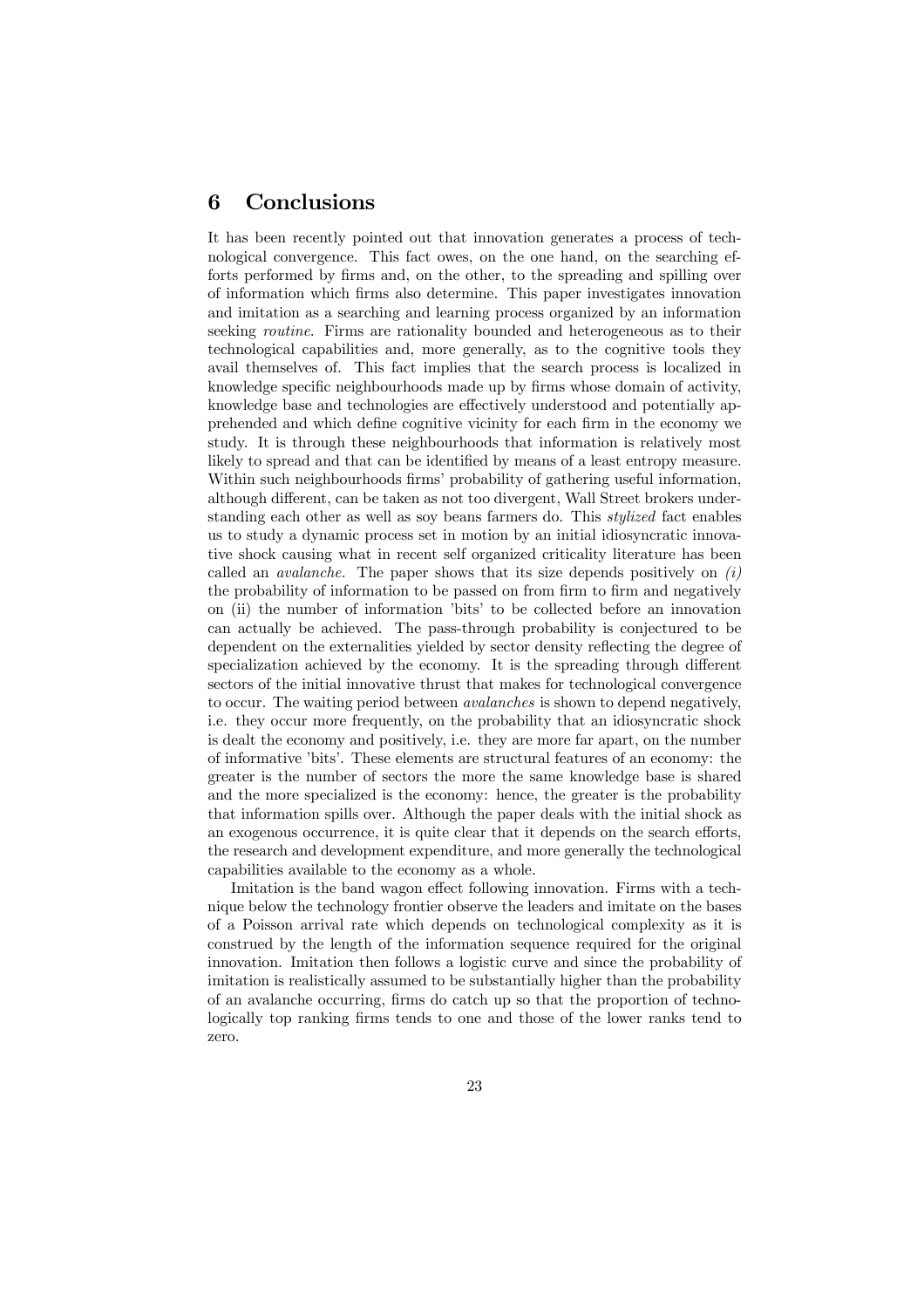Innovation increases productivity and innovators earn quasi rents which are limited by the speed of imitation which, as it has been seen, is in turn dependent on the complexity of the original innovation. Prices and costs are determined basically by direct and indirect labour and it is to these inputs that productivity growth must be ascribed. Since the wage-profit distributive shares are shown to be remarkably steady for long periods of time, the long term profit rate is assumed to be constant letting all productivity gains accrue to the wage rate. As labour costs decrease so do relative prices causing lower than frontier techniques to become obsolete and be scrapped determining creative destruction in a Schumpeterian sense. The speed and intensity of this process hinges upon long term productivity growth which is shown to depend on structural parameters. The sector composition of an economy which is crucial to set the probability for innovators of locking into either long or short informational sequences leading to more or less productive technologies is shown to play an important role in the economy's long term performance. The waiting period theorem tells that more productive techniques are less frequent but have a greater mass effect. Historical evidence has indeed shown that more technologically advanced economies may, at times, grow less fast than less technologically advanced ones where innovations are, however, more frequent.

# References

- [1] Aghion P. and Howitt P. (1998): Endogenous Growth Theory, Massachusetts Institute of Technology.
- [2] Aghion P. and Howitt P. (1992): A model of growth through creative destruction, Econometrica 60: 323 - 51.
- [3] Arthur W. B. (1994): Increasing returns and path dependence in the economy, University of Michigan Press;
- [4] Auerswald P.,Kauffman S.,Lobo J. and Shell K. (2000): The production recipes approach to modelling technological innovation: An application to learning by doing : *Journal of Iconic Dynamics & Control*, 24, 389-450
- [5] Bak P.,Tang C. and Wiesenfeld K. (1988): Self-organised criticality, Physical Review A: 38,364.
- [6] Dosi G.(1988): Sources, procedures and macroeconomic effects of innovation, Journal of Economic Literature: 26,3 .
- [7] Fai F. and von Tunzelmann N. (2001): Industry-specific competencies and converging technological systems: evidence from patents, Structural Change and Economic Dynamics, 12, p. 141-170.
- [8] Feller W. (1971): An Introduction to Probability Theory and its Applications, Wiley Series in Probability and Mathematical Statistics, New York.